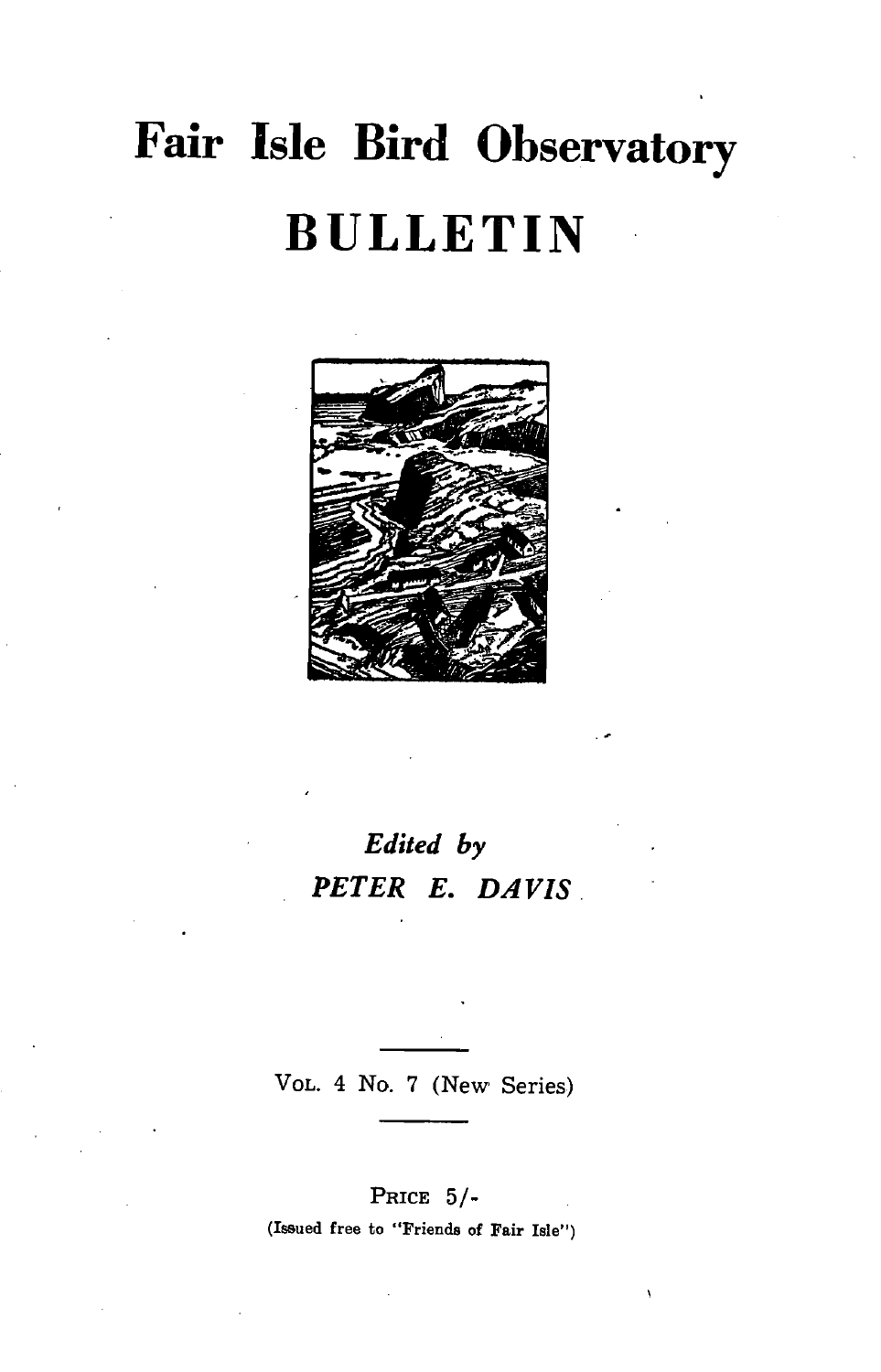#### *Trustees*

 $D_r$  James W. Campbell; Dr John Berry; Mr A. G. S. Bryson; Dr F. Fraser Darling; Mr James Fisher; Col. W. M. Logan Home; Cmdr. Sir  $G.$  Hughes-Onslow, R.N.; Mr G. T. Kay; Professor M. F. M. Meiklejohn;  $\sum_{\text{Col. R.} }\text{Meinertzhagen};\text{ Mr. E. M. Nicholason; Mr. Peter Scott; Dr. A. C.}$ Step hen ; Sir A. Landsborough Thomson; Professor V. C. Wynne-Edwards.

*Chairman* :- Sir Arthur B. Duncan.

*Hon. Secretary*: - Mr George Waterston, 21 Regent Terr., Edinburgh 7. Hon. Treasurer :- Mr Ian R. Pitman, 48 Castle Street, Edinburgh 2.

*Warden* :- Mr Peter E. Davis, The Bird Observatory, Fair Isle, Shetland. (Tel.: Fair Isle 8).

*Solicitors* :-J. & F. Anderson, W.S., 48 Castle Street, Edinburgh 2. Auditors :- Lindsay, Jamieson and Haldane, C.A., 24 St Andrew Square, Edinburgh.

*Bankers* :~The Bank of Scotland, 64 George Street, Edinburgh, 2.

*ANNUAL SUBSCRIPTION* - "Friend of Fair Isle" - ONE GUINEA.

*Please support by Donation or Legacy-*

# THE FAIR ISLE BIRD OBSERVATORY ENDOWMENT FUND.

With the generous help of the Pilgrim Trust, the Observatory Trustees have established an Endowment Fund for Ornithology and Bird Preservation in Scotland. The objects are :--To establish the Fair Isle research Observatory on a permanent financial basis; to extend Fair Isle research methods to other stations in Scotland; and finally to develop Bird Sanctuaries and Bird Protection in general. '

Capital subscribed to the Fund will be held as a permanent Endowment by the Trustees and cannot be spent. Income from the Fund will be carefully used by the Bird Observatory Executive Committee in keeping with the above objects.

Please write to the Hon. Secretary for particulars.

GEORGE WATERSTON, *. Hon. Secretary.* 

21 Regent Terrace, EDINBURGH 7.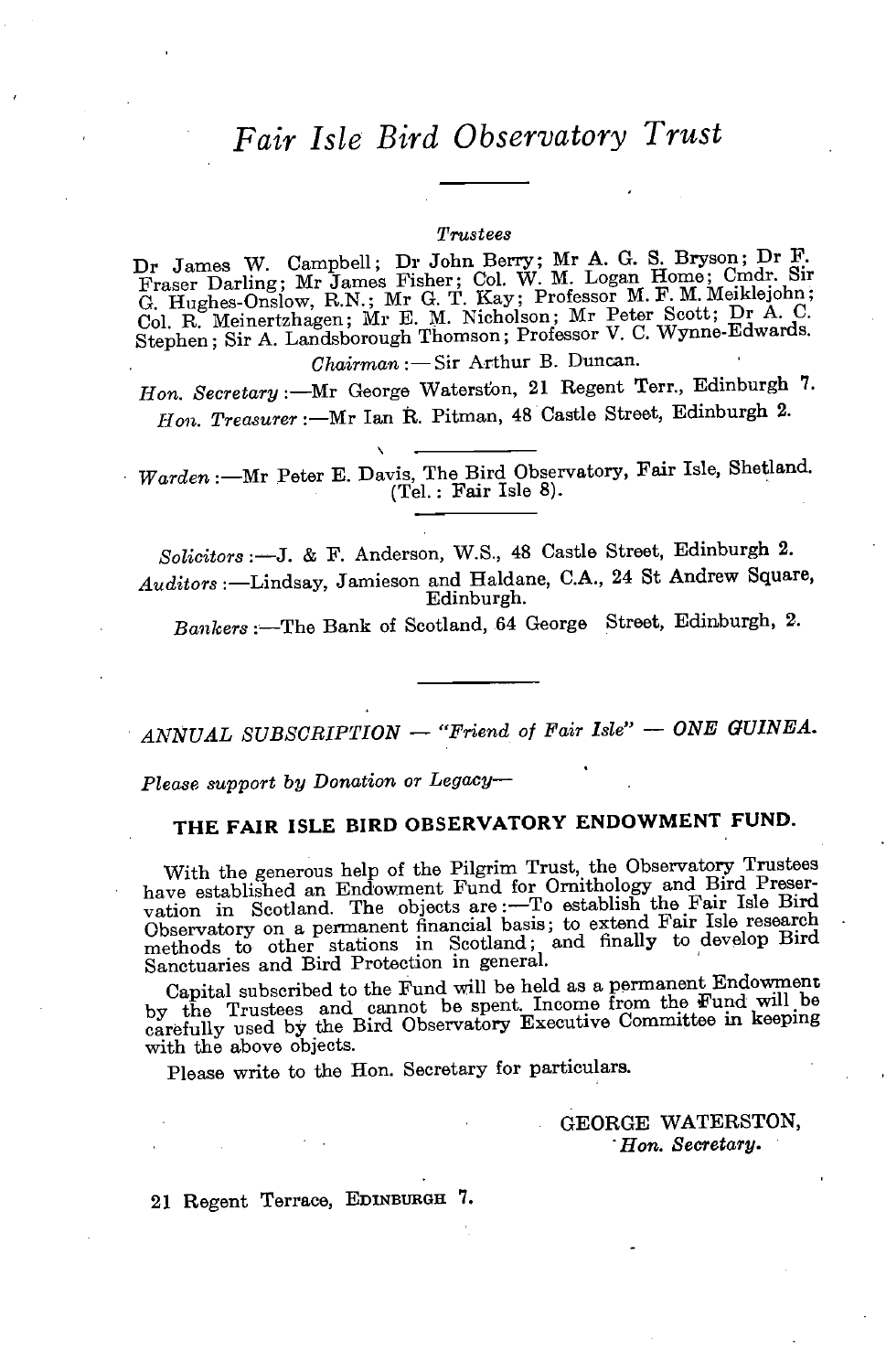# *FAIR ISLE BIRD OBSERVATORY BULLETIN*

| VOL. 4 No. 7 | DECEMBER 1961 |  |
|--------------|---------------|--|

# *CONTENTS*

| The Rarer Birds, Spring 1961          | $\ddotsc$                                                                                                                                      | 181 |
|---------------------------------------|------------------------------------------------------------------------------------------------------------------------------------------------|-----|
| Early-April Drift in 1961<br>$\cdots$ | $\ddotsc$                                                                                                                                      | 182 |
| Early Records of Spring Migrants      | $\cdots$                                                                                                                                       | 184 |
| The Arctic Skua Colony in 1961        | $\cdots$                                                                                                                                       | 185 |
| $\cdots$                              | $\cdots$                                                                                                                                       | 189 |
| $\ddotsc$                             | $\ddotsc$                                                                                                                                      | 190 |
|                                       | .                                                                                                                                              | 191 |
| Recoveries, $1960$<br>$\cdots$        | .                                                                                                                                              | 192 |
|                                       | $\ddotsc$                                                                                                                                      | 195 |
| Notes from Haroldswick, Spring 1961   | $\cdots$                                                                                                                                       | 196 |
| Notes on Shetland Breeding-Birds      | .                                                                                                                                              | 197 |
| Measurements of Birds Trapped         | .                                                                                                                                              | 198 |
| Pipistrelle Bat at Fair Isle          | .                                                                                                                                              | 204 |
| Appendix of Scientific Names          |                                                                                                                                                | 205 |
|                                       | 79. The Fair Isle Bonxies, 1961<br>80. The Tree Sparrow's Return<br>81. Some Fair Isle Breeding Birds, 1961<br>83. Spring Migrants in Shetland |     |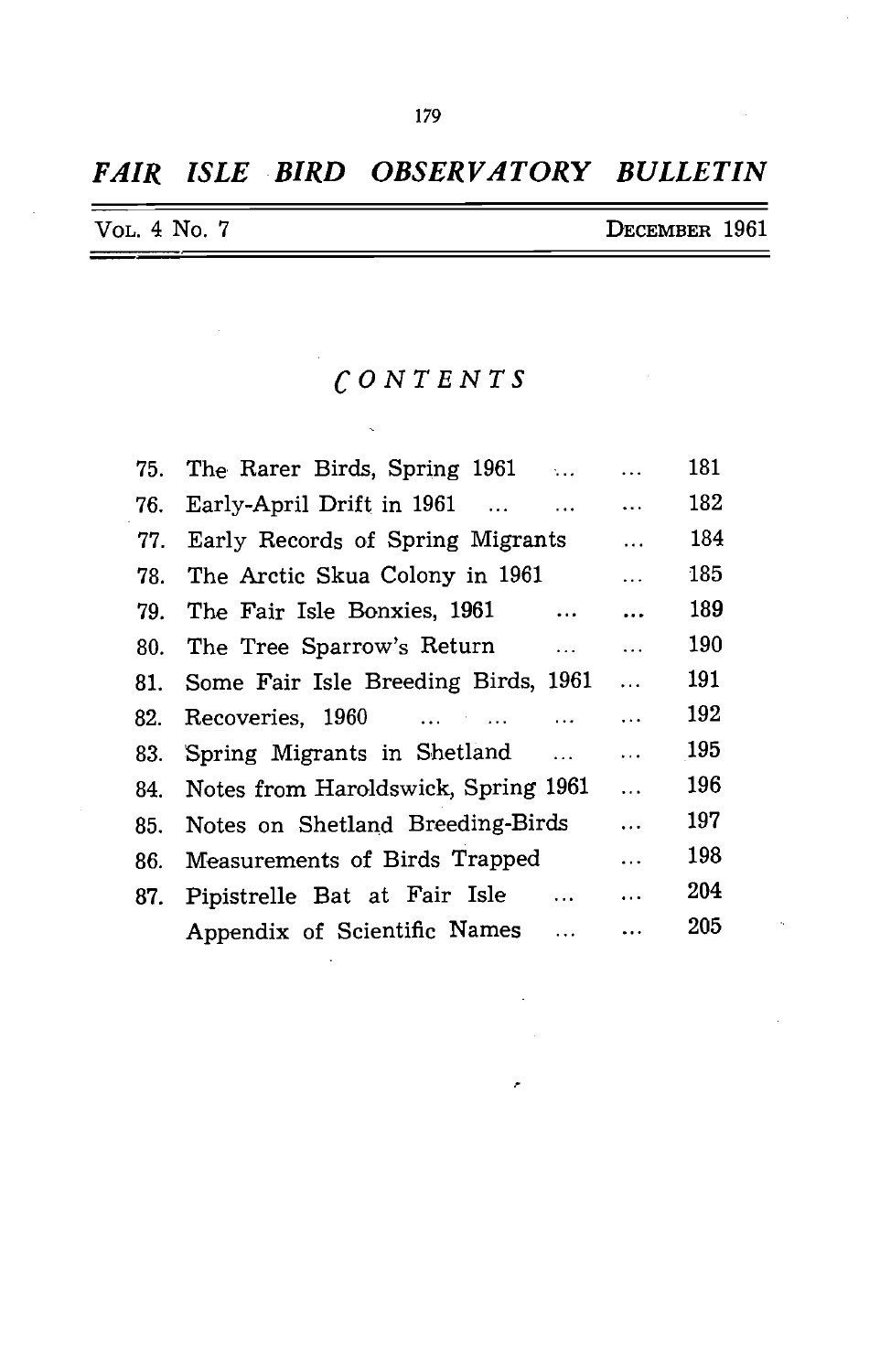## 75. The Rarer Birds, Spring 1961

- WHITE-BILLED DIVER *Gavia adamsii.* An adult in full breedingplumage was watched in South Harbour on 14th May. The characteristic up-curved bill, pale straw-yellow in colour, was held at an angle of about twenty-degrees above the horizontal. The plumage was similar to that of an adult Great Northern Diver G. *immer* except that the white patches on the mantle were much larger, and the white lines on the larger neck-patch also seemed more prominent. The record is the first for Fair Isle.
- GOLDEN EAGLE *Aquila chrysaetus.* An immature observed at close range in the north-eastern part of the isle, on 7th and 8th April. This bird had prominent whitish patches at the base of the inner primaries and secondaries, and a whitish base to the tail. This is the first substantiated record for the island.
- BUZZARD *Buteo buteo.* One present from 15th to 17th April; the earliest of our few spring records of this species.
- QUAIL *Coturnix coturnix.* One April 30th, the earliest ever recorded in the isle. Other single birds seen on 14th and 31st May, 12th and 20th June; the last three records were in the same area and could refer to the same individual.
- COLLARED DOVE *Streptopelia decaocto.* Single birds well-seen on 12th and 24th May. There are two previous records, both in spring 1960.
- NIGHTJAR *Caprimulgus europaeus.* A male present on 2nd June. Most of the few Fair Isle records are in spring.
- WRYNECK Junx torquilla. One found newly-dead on 27th April; another dead on 6th May, and one alive; one present 28th May to 6th June.
- SHORT-TOED LARK *CalandreHa cinerea.* A red-crowned bird *of*  one of the southern races, present 20th to 30th April.
- SHORELARK *Eremophila alpestris.* One seen at close quarters by James Wilson on 16th April.
- BLUETHROAT *Cyanosylvia svecica.* Single females 18th to 21st May and 5th June.
- MARSH WARBLER *Acrocephalus palustris.* An olive-tinged reedwarbler with pale legs, seen briefly on 21st June, was very probably this species.
- ICTERINE WARBLER *Hippolais icterina.* One trapped on 31st May.
- WOOD WARBLER *Phylloscopus sibilatrix.* One on 4th May and on 18th June. A very rare spring visitor in recent years, though apparently quite frequent in the early years of the century.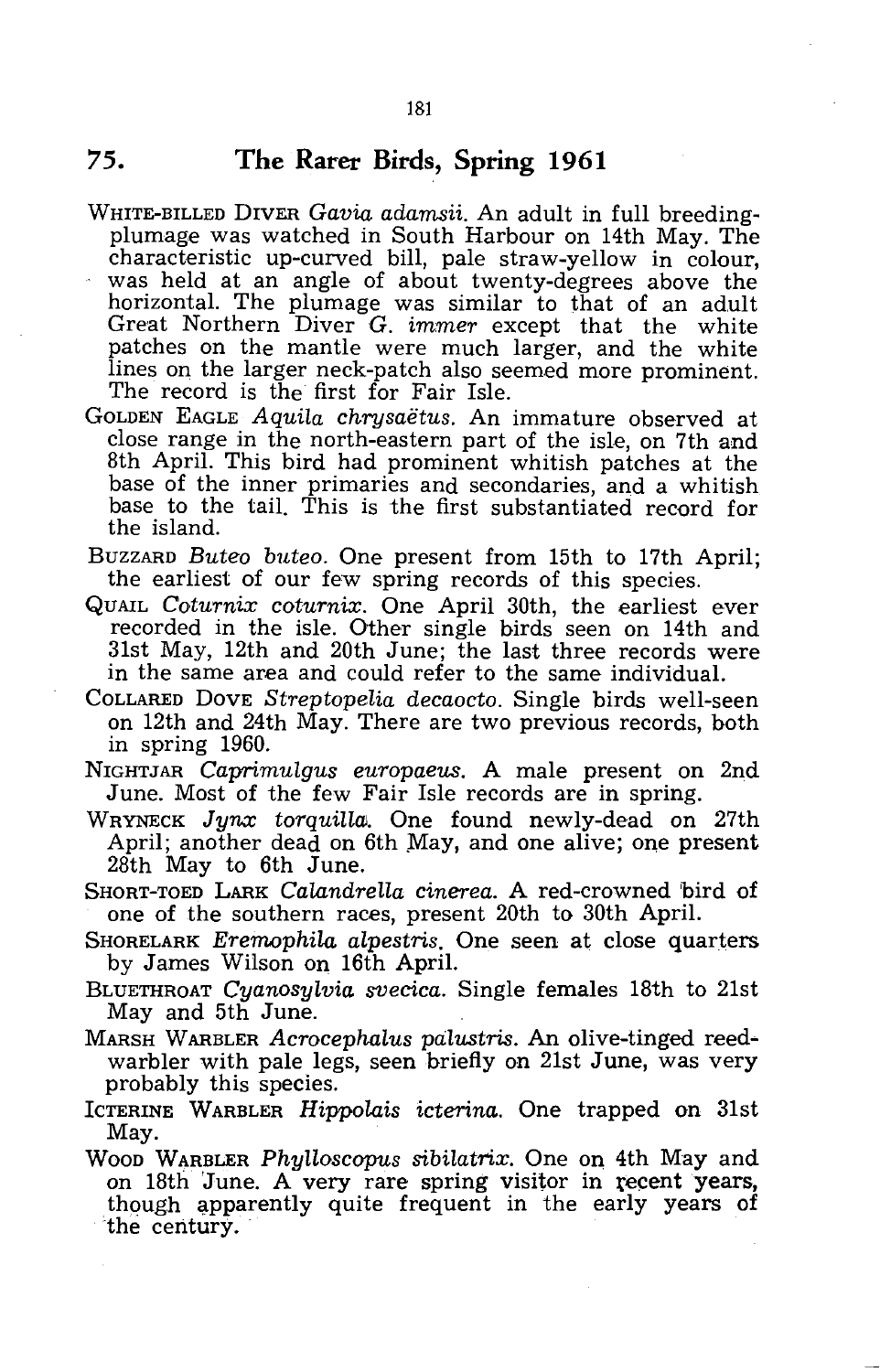- GREY-HEADED WAGTAIL *Motacilla flava thunbergi.* A male at Easter Lother on 27th May.
- GREAT GREY SHRIKE *Lanrius excubitor.* A female trapped on 8th April.
- RED-BACKED SHRIKE L. *cristatus collurio*. A female 29th May, two males and three females next day, the females still present 31st. Another male 3rd June.
- NORTHERN BULLFINCH *Pyrrhula* p. *pyrrhula.* A female seen 15th April.
- RED-HEADED BUNTING *Emberiza; bruniceps.* 'Single males, both trapped, on 20th-21st April and 5th-7th June. The second bird had badly-broken primaries and rectrices, and was almost certainly a recent escape.
- ORTOLAN *E. hortulana.* A male 3rd May, two males 7th May, single females 18th and 23rd-26th May.
- LAPLAND BUNTING *Calcarius lapponicus.* Unusually numerous, reflecting the large arrivals of September 1960. Single males were seen on 17th and 19th April; there were two 20th and four 22nd and 23rd, when the first female appeared. Six birds were present 24th, three until the 28th.

## **76. The Early-April Drift at Fair Isle in 1961**

#### PETER DAVIS

The spring migration at Fair Isle in 1961 was one of the least inspiring of the past decade. March brought nothing but blustery northerly or westerly winds, and only thirty birds were ringed in the whole month, compared with up to 330 in earlier years. In May, again, there was little except north or north-west wind, and only in the first and last days of the month was there any appreciable fall of summer migrants. Passage to the north-west was poor, apart from moderate numbers of Wheatears and Meadow Pipits in the second half of April.

April had a number of redeeming features. The weather was changeable, but did at least produce a few nights of easterly wind, particularly in the first two weeks. This month began with the heaviest snowfall of the winter; on Easter Day (the 2nd) there were three inches of snow overall, and deeper drifts. By the 4th, however, the north wind was veering east, and in the afternoon it freshened from the southeast. Three Hedge Sparrows came in during the afternoontwo trapped were grey-bellied birds of the British form *occidentalis-and* a Pied W,!gta"il also appeared .. On ; the morning of the' 5th the wind 'was 'backing again, *'but* still in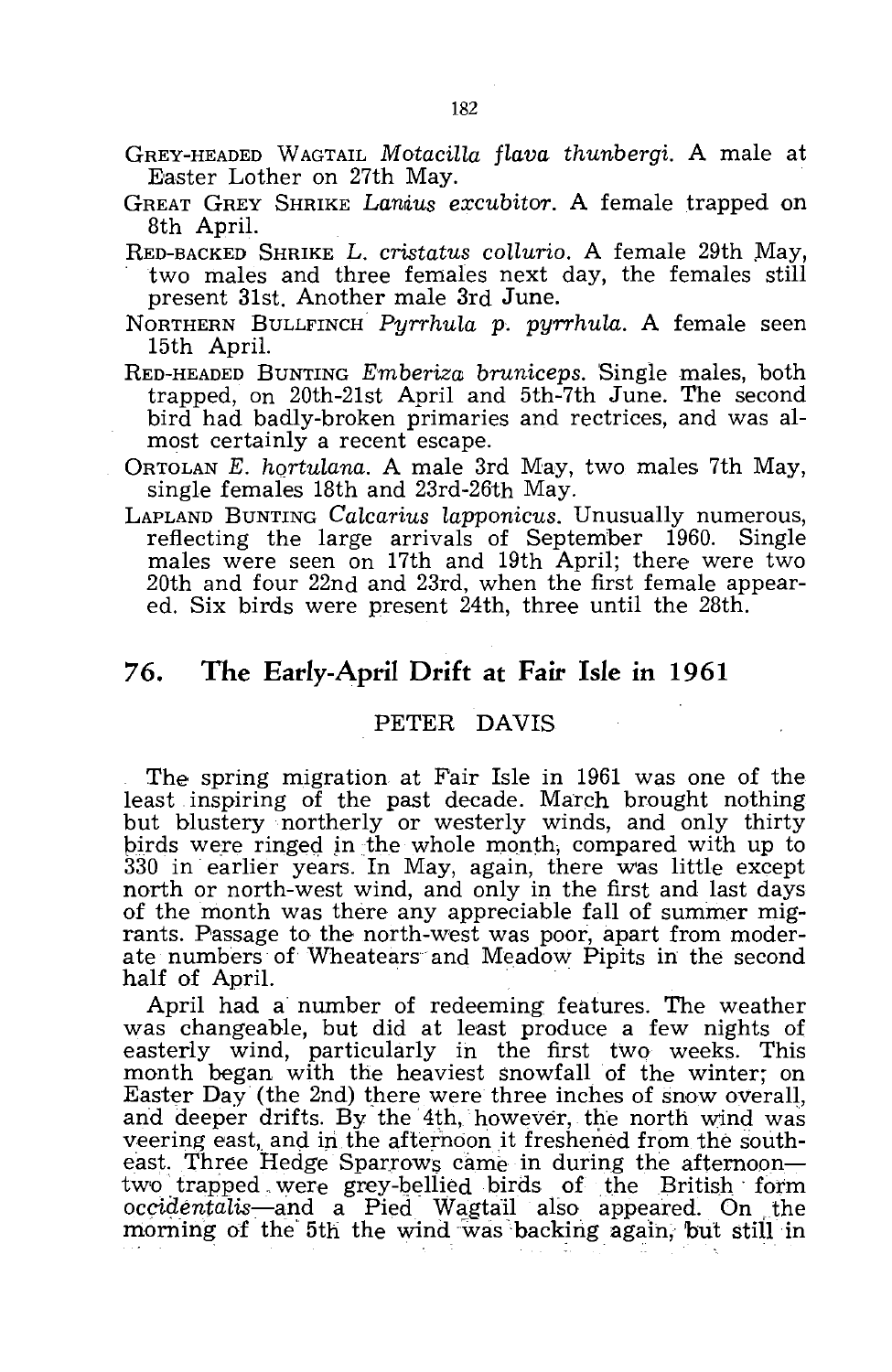the east, strong to gale. It rained heavily all morning; there was nothing in the traps, and the only newcomers were a few Fieldfares and Redwings. The first sign of movement came when a Song Thrush, and then a Robin, were taken in the observatory trap about an hour after noon. We set off for the south, catching ten Robins and two thrushes on the way but it was not until We entered the crofting-area that we appreciated the size of the falL The fields west of the "west road" were crowded with Song Thrushes, to the total of at least 500, and with them Fieldfares and Redwings, perhaps fifty of each. Other species included two or three Wood Pigeons, at least five Ring Ouzels, half-a-dozen Wheatears (both new species for the year), odd White Wagtails and a Brambling. Robins were scarce in the south, but abundant in the trapping-area, and by dark we had ringed 25 of these but only 15 Song Thrushes. Several of the islanders confirmed that the arrival had come with the cessation of the rain, soon after midday.

It is doubtful if there were any new 'birds in the moderate NNE breeze on the 6th, but there were certainly no decreases, and a much completer survey of the south swelled the previous day's estimates, and added several new species. The Song Thrush total was at least 800—much the largest ever recorded by the observatory; there were well over 100 Robins, 120 Fieldfares, 80 Redwings, about twelve Ring Ouzels, several Wheatears, and in addition a Mistle Thrush, three about fifteen Meadow Pipits, and just seven Blackbirds, a pitiful score for what is normally our "bread-and-butter" bird in early spring! One Robin trapped on the 6th wore a Leiden Museum ring; it had 'been ringed in the outskirts of Amsterdam in late October 1960.

About half of the commoner thrushes and Robins had gone by the 7th, but the Ring Ouzels maintained their score, and we saw about six Mistle Thrushes (some probably overlooked before on the hill), a Sparrowhawk, Blackcap, Chiffchaff, Goldcrest, Grey Wagtail, and a magnificent Golden Eagle. The wind was now west of north, and the only addition of the 8th was a Great Grey Shrike.

Most of the Robins from the big fall departed on the 8th and 9th, but the remaining Song Thrushes made a protracted stay; there was no further significant reduction until the 11th, and the rest left gradually between the 13th and 15th. Meanwhile there had been a second wave of Robins (c.25 increasing to c.50) on the 11th, again with south-easterly weather ahead of an occlusion. They were accompanied by several Chiffchaffs, an early Willow Warbler, and a Sand Martin.

The big Song Thrush and Robin fall would involve birds which breed in Scandinavia and winter in Iberia. The Robins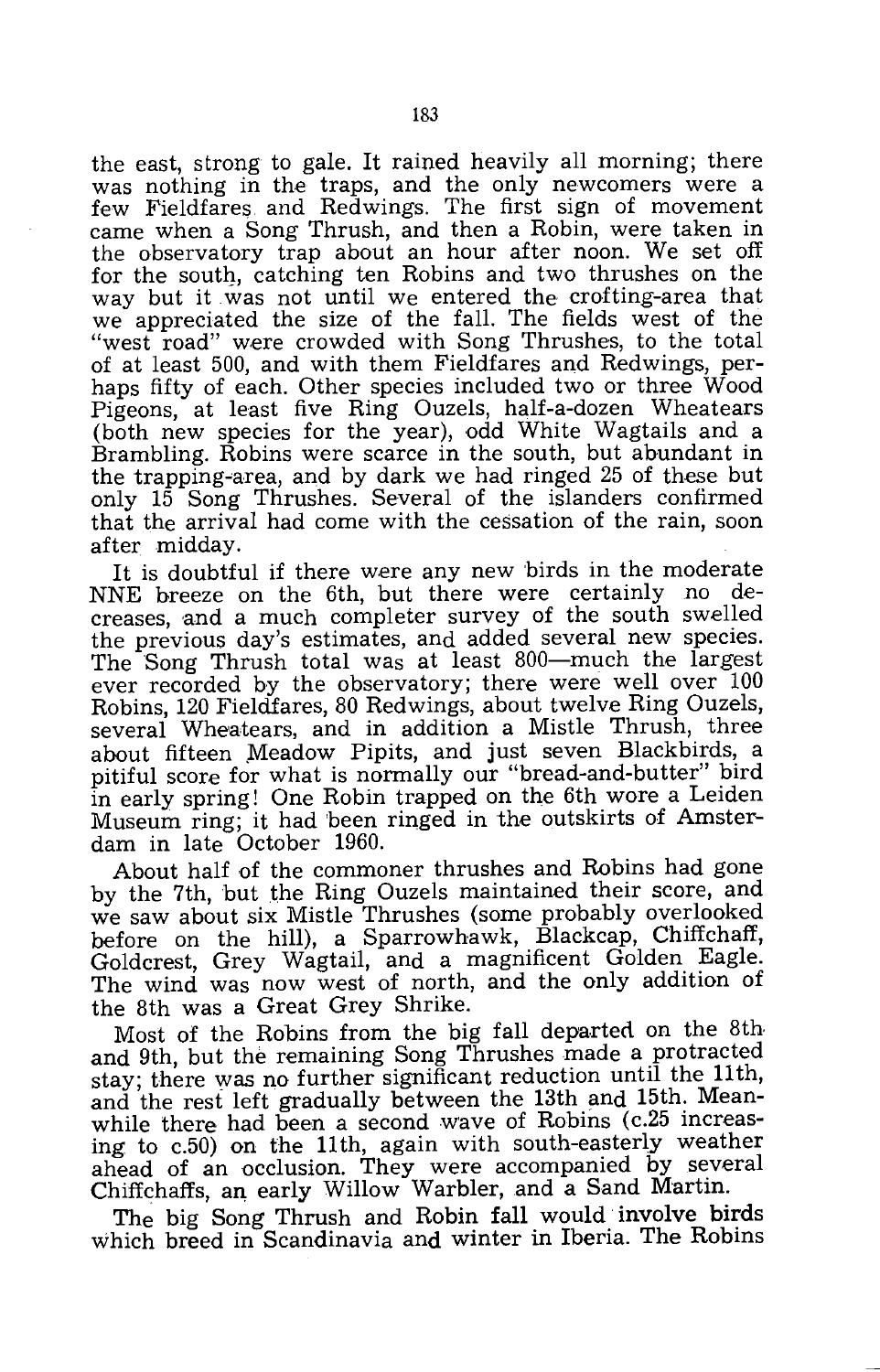of this stock seem to reach Fair Isle in some numbers in late March or early April, given the necessary east wind, more often than do the Song Thrushes. The early spring has only been regularly watched since 1958, and it was in that year, on 30th March, that a comparable fall of Song Thrushes last occurred. On that occasion there were about 600, with over 500 Robins.

Since night-migrants normally begin their flights about dusk, it is probable that the birds had been airborne for 16-18 hours when they reached Fair Isle after noon on the 5th. The weights of the birds trapped that afternoon were on the light side, but not abnormally low; the Song Thrushes were mostly around 55-65 grammes (two at 53) and the Robins about 15-16 grammes (two at 14).

This stage of the journey is most unlikely to have begun further south than Holland or north-west Germany, as a warm front with a wide belt of overcast and rain extended across England and the southern North Sea into Holland and Germany at dusk on the 4th. This front moved northwards during the night, and reached from the north of Scotland to Denmark at dawn. Later in the morning it was receding southwards, and the clearance at Fair Isle around noon was due not to its passing but to its withdrawal. The pre-frontal winds were SE to E, and the weather-maps indicate they were around 15-20 knots in strength, though at Fair Isle they were at least 25 knots on the morning of the 5th.

The movement has been mentioned by Kenneth Williamson in Bird Migration Vol. 2, p. 9, where he suggests that it probably originated in the area of Denmark or southern Norway. If it did so, it would be difficult to reconcile the arrivaltime with either a downwind directed flight or a completely passive disoriented drift at the speed of the air, unless the birds had been so unorthodox as to make their departure on the early morning of the 5th or at midday on the 4th. The data seem to me to accord better with a movement commencing in the area to the south of the German Bight, and progressively deflected west by cross-winds.

# **77. Early Records of Spring Migrants in 1961**

Several of the spring passage-migrants at Fair Isle were first recorded on unusually early dates in 1961; probably as a result of the very mild late-winter and early-spring enjoyed by much of southern and western Europe.

The first of thse birds was the Stonechat, which has seldom appeared before the first or second weeks of March. The earliest records I can find were on the 26th February in 1927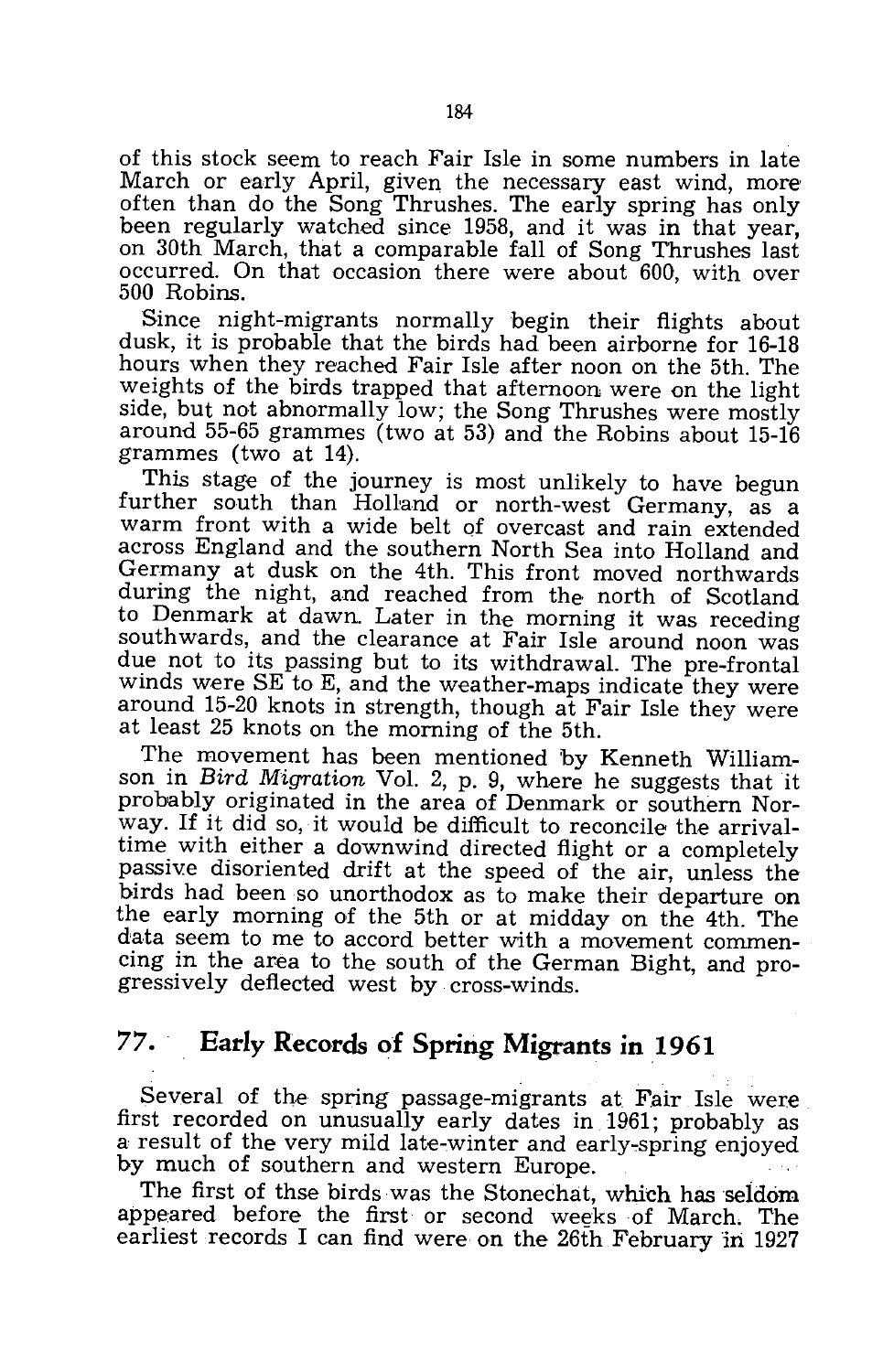and 1929. In the very mild February of 1961, however, a male was seen on 17th February; there were two on the 21st, and two (perhaps the same) from the 25th onwards. The migrants which normally arrive in March were all retarded by the .cold northerly winds, though the Meadow Pipit achieved a fairly normal first-date on the 19th. There were no Ring Ouzels, Wheatears, or wagtails in March this year; the first wagtail was a Pied on the 4th April, and Ring Ouzel, Wheatear, and White Wagtail made their debut on the 5th, over a week later than average. A Chiffchaff on 7th April was fairly normal, but a cock Blackcap on the same day was eleven days earlier than any other record (and the birds of 18th April 1959 were themselves ten days earlier than any other notice!). This year there were several April Blackcaps, two 15th, one 16th and two 27th, probably a reflection of the extraordinary numbers in the autumn of 1960. A Willow Warbler trapped on 11th April was our second-earliest, three days later than one recorded over fifty years ago. A Sand Martin on the same day was earlier than in most years. A Grasshopper Warbler came on the 16th, our earliest by five days. Swallow on the 21st, and Redstart on the 22nd, were average dates, but a Common Sandpiper on 23rd was equalled in only one other year. A string of "firsts" for the season followed on 27th April: Corncrake (only two earlier records, for 25th and 26th April), Wryneck (earliest-ever by five days), Whinchat (beaten only once before, on 26th April 1949), Whitethroat (normal), Tree Pipit (early but not unique), and Yellow Wagtail (earlier than most). Then on the 30th came our first April record of the Quail, which had once been seen on 1st May, in 1952. The arrivals in the first week of May were not spectacularly early, but Sedge Warbler on 4th and Pied Flycatcher on 5th have seldom been preceded. Three Swifts on the 5th were however our earliest ever, the previous record being held by one on 7th May 1959.

P. D.

# **78. The Arctic Skua Colony In 1961**

#### PETER DAVIS

The study of the Fair Isle Arctic Skuas *Stercorarius parasticus* continued in 1961, along the same lines as in earlier years. The colony increased by two pairs, to sixty-seven. The area occupied was much the same as in 1960, with isolated territories persisting at the north end of Wirvie Brecks, and in the north and south parks of Hjon; but a southern outlier at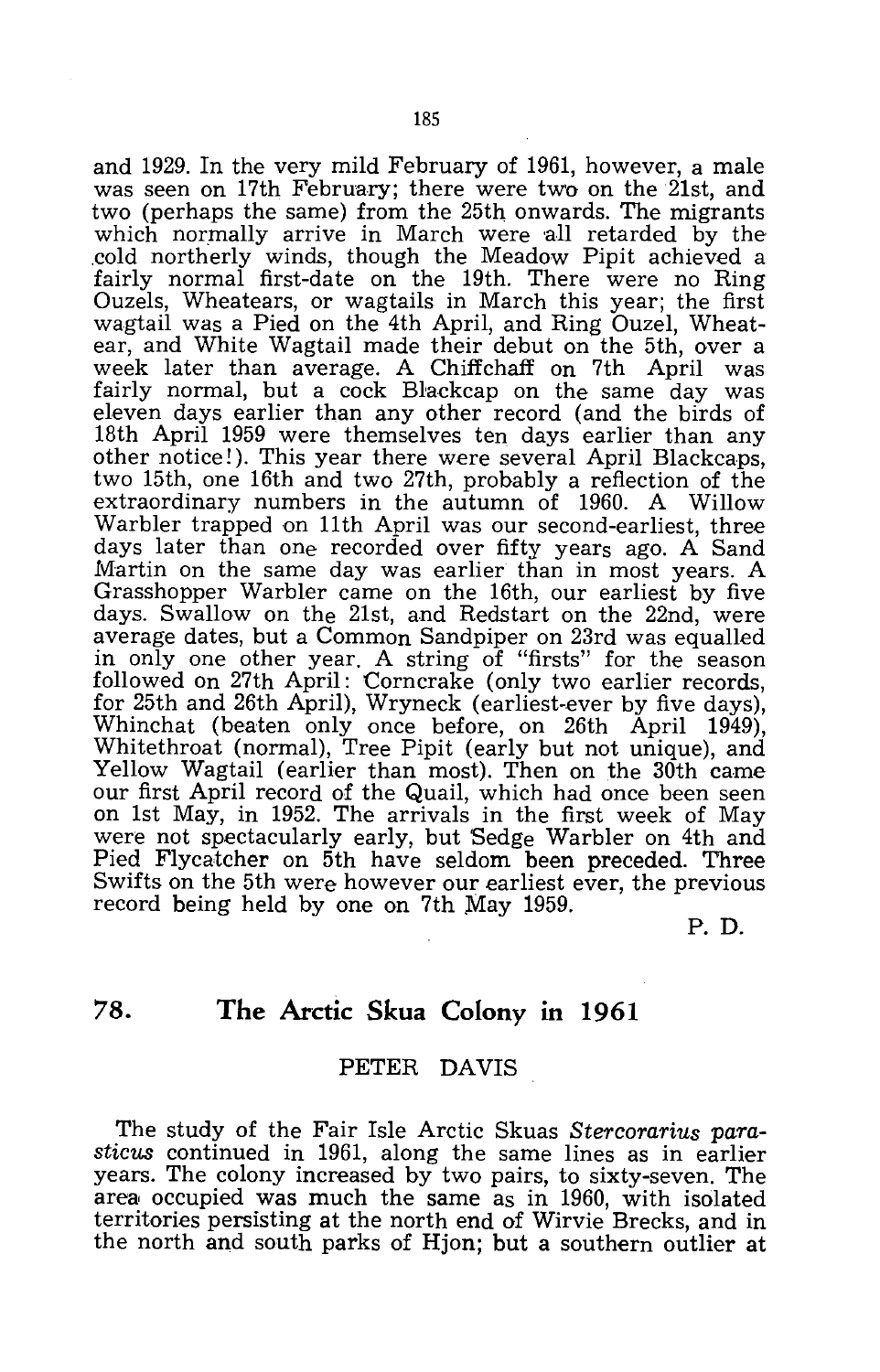the Rippack, over a mile from any other site, was reoccupied by the same pair as was there in 1959. The original core of the colony, around the airstrip and Homisdale, became rather hollow, with the vacation or absorption of four old-established sites, and the number in Vaadal decreased from three to one. On the northern fringes, at Brunt Brae and Swey, however, four pairs contrived to install themselves among those already there. At the eastern end of Brunt Brae there were seven nests within an area about 150 yards by 100, a density previously unrivalled in this colony.

The netting-programme was somehow completed, in spite of the very unfavourable weather in June; and we are indebted to Malcolm Ogilvie for his ready help in this contest with wind, rain, and time. This will be the last season in which we shall attempt to catch and colour-ring all the adults; though in 1962 it should still be possible to have a complete picture of the colony's composition, while leaving untouched the increment of unringed birds.

One hundred and twenty-one marked birds had survived at the end of the 1960 summer, and of these 101 returned to the breeding-strength. The loss of experienced birds was therefore 16.5%, exactly as in the previous year, but well below the norm for earlier seasons. In 1961. two of the breeders died during the summer, and two others remained unringed, so 130 may be looked for in 1962. This is a higher proportion than ever before. Unfortunately the P.V.C. colours are beginning to let us down (several of those applied in 1958 had been lost), and since many birds once trapped are very net-shy, even after the lapse of several years, it is unlikely that anything approaching the present coverage could be achieved in future years. We can only deplore the lack of a really durable colour-marking method during the past eight seasons.

#### *Age-groups of the* 1961 *breeders.*

In this season there were still 17 birds  $(12.7\% \text{ of the total})$ which first bred in 1954 or earlier; 19  $(14.2\%)$  joined the colony in 1955, 17 in 1956, 11 (8.2%) in 1957, 12 (9.0%) in 1958, 15  $(11.2\%)$  in 1959, 17 in 1960, and 26 (19.4%) were new in 1961. The last figure may possibly include two birds that were unringed in 1960, and not accounted for in 1961.

There were still four or five birds which were known, from plumage and from fidelity to the original territory, to have nested since at least 1948. These include the pair at Homisdale Springs, which have been mates in at least fourteen consecutive, years. The pair at Tarryfield, which also persisted in 1961, have been together since 1950. The age of the other 1961 matings is shown in Table 1.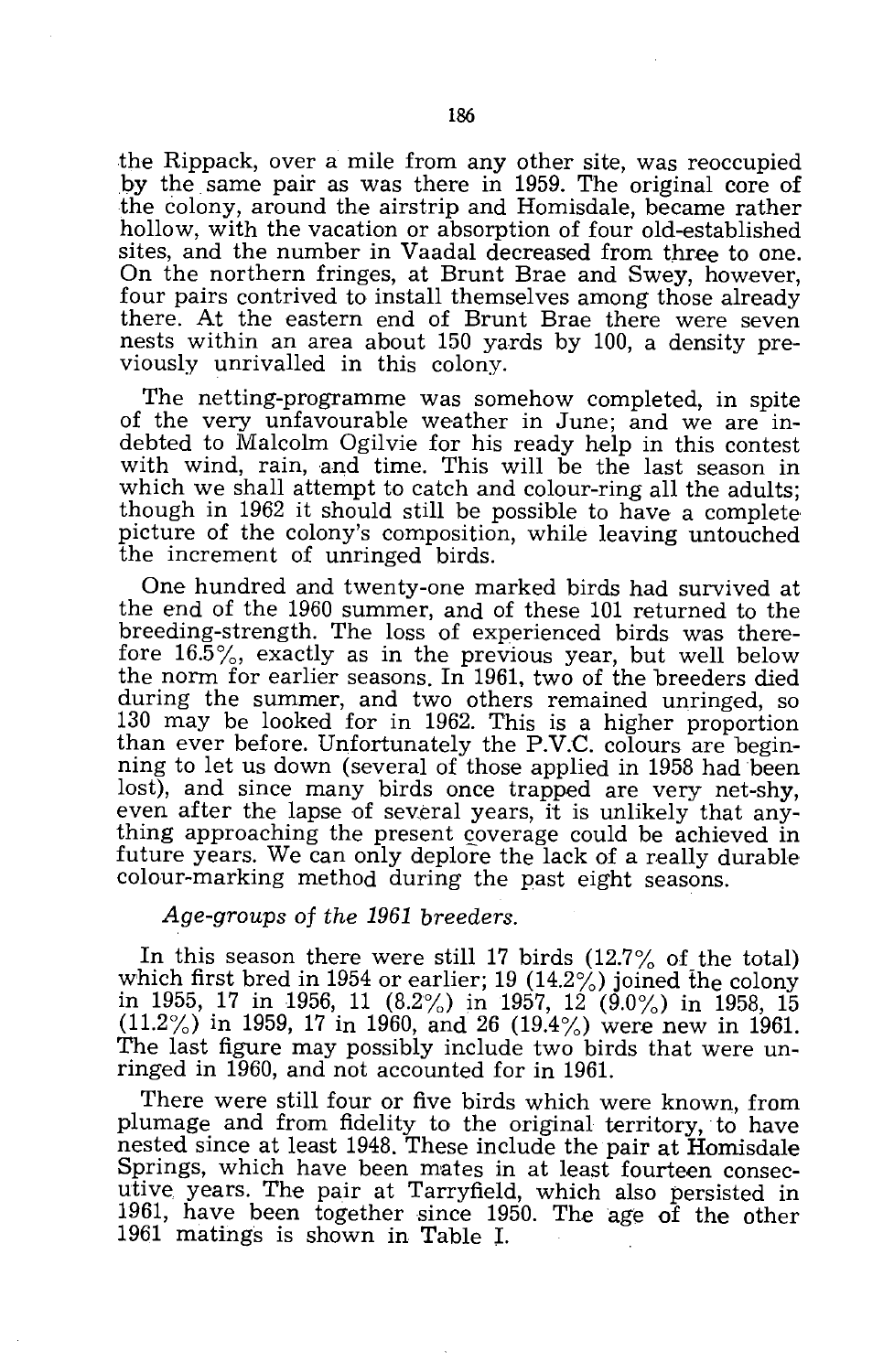#### TABLE 1.

Continuance of Matings established in 1948 1950 1954 1955 1956 1957 1958 1959 1960 1961 or before (New) 1 1 1 2 7 3 6 10 11 25

 $1.5\%$   $1.5\%$   $1.5\%$   $3.0\%$   $10.4\%$   $4.5\%$   $8.9\%$   $14.9\%$   $16.4\%$   $37.3\%$ 

#### *Changes in the Matings.*

Sixty-one of the 1960 matings were still intact at the end of that summer, and 42 of them persisted in 1961. Fifteen, of the changes were caused by the death or disappearance of one bird, three by the disappearance of both birds, and one by divorce. Eleven of the broken partnerships had been founded only in 1960, compared with only eight out of thirty-one formed in earlier years, and still together in 1960.

The divorce involved the pair at Brunt Brae Upper in 1960. A bird which was then breeding for the first time now moved to the adjoining Brunt Brae Middle ground, and both birds took new mates.

#### *Intermittent Breeding.*

Two birds which had bred in 1959 were recognised as nonbreeders in 1960. One of these was not seen in 1961. The other, a Pale bird that nested at Brae Middle in 1950-59, again returned to the same territory with the unringed Pale that had joined it in 1960. They still did not breed, nor did they repeat their curious behaviour of 1960, when they "incubated" in an empty Eiders' nest. This is our first record of an adult failing to breed in two successive years. The bird has never been definitely sexed, though it was thought from its distraction-display in earlier years to be a male.

Four other skuas which nested in 1959, but were not identified in 1960, returned to breed again. One from Homisdale West 1954-59 bred nearly at a new territory, Brunt Brae Edge; one from the Rippack territory of 1959 re-established it in company with its former mate, which had bred elsewhere in 1960; one from Eas Brecks North-West 1954-59 reappeared and nested at Sukka Burnside; and one from Brae Hilltop South 1959 bred on a new site nearby, at Swey Summit North.

#### *Return* of *Young Birds.*

Eight skuas ringed as chicks on the island joined the breeding-strength in 1961. Two had been reared in 1955, two in 1956, and four in 1957. This brings the total number of local-born young retrapped as breeders to forty-six, of which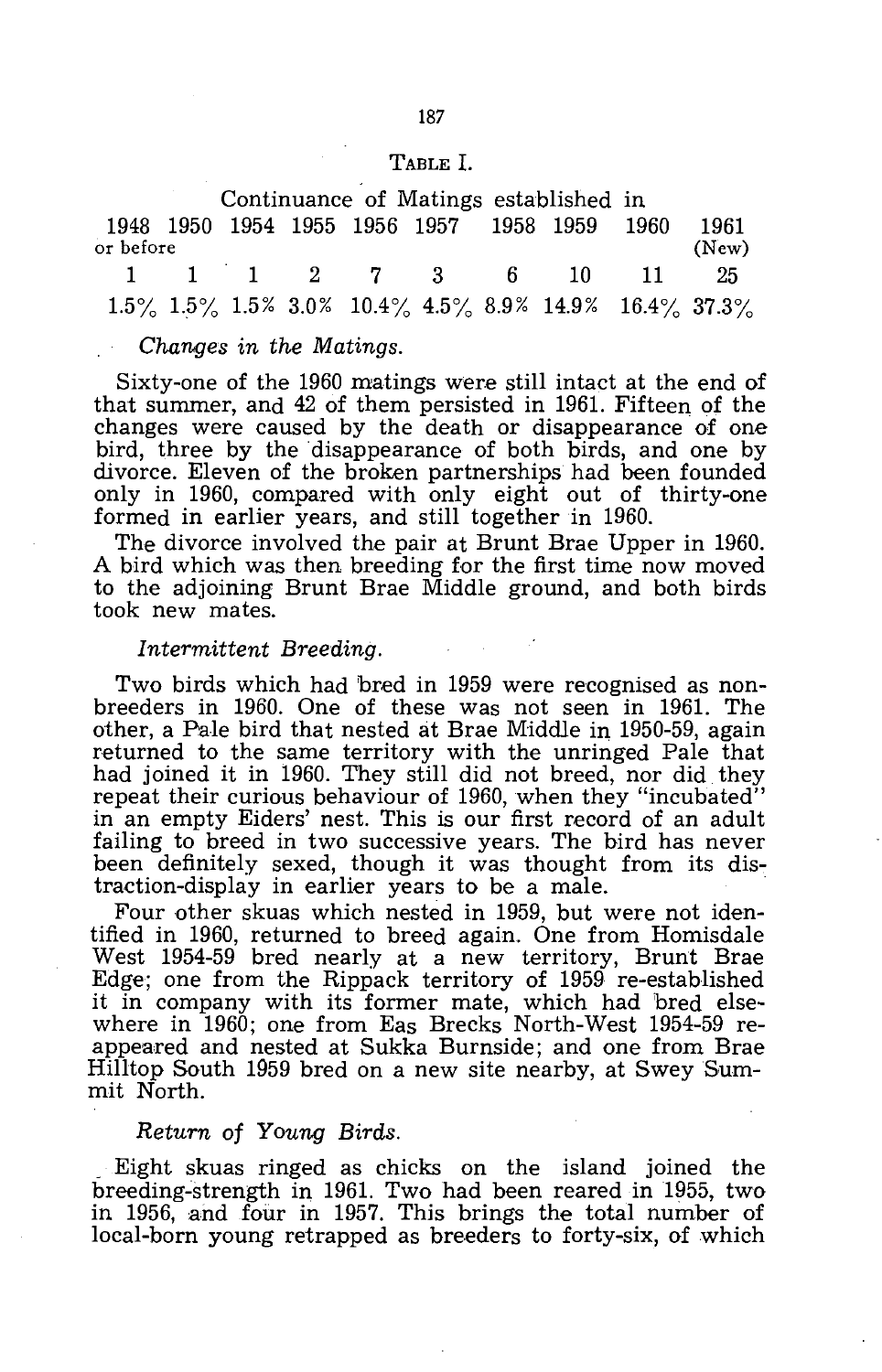seven were three years old when they first bred, twenty-five were four years old, eleven five years, and three six years.

Since durable rings were first used for marking chicks, in 1954, the proportion of each season's young returning to the isle has varied markedly. Only six out of 43 ringed chicks reared in 1954 rejoined, whereas no less than sixteen of the 53 reared in 1955 have done so. The returns for the 1956 generation may still be incomplete, but only seven out of 58 have come back. We have already had four of the 49 ringed in 1957. It is interesting to note that four of the 1956 chicks were recovered (three dead and the other exhausted) during their first autumn migration, whilst none of the 1955 or 1957 generations was reported at this time. The low returns for some seasons may therefore reflect a high mortality of juveniles after they have left the island. Most of our autumn recoveries can be correlated with on-shore gales.

*Breeding Success in 1961.* 

The sixty-seven pairs of Arctic Skuas in 1961 produced 122 eggs, hatched 95, and reared 81 young. Breeding success (young reared from eggs laid) was therefore  $66.4\%$ , slightly above the average of 64.4% for the previous twelve years. Very few eggs were lost to predators; most of the unsuccessful ones were infertile or chilled, or fractured by the parents.

Some newly-hatched chicks were killed by heavy rain; one or two died after scouring badly from some internal infection; but most casualties were predated by Bonxies or corvids. These were nearly all late chicks, killed near or after fledging.

#### *Clutch-Size.*

The mean clutch-size for the colony in 1961 was 1.82, which is low when compared with averages of 1.92 to 1.95 in the previous three seasons. The figure is of course affected by the proportion of young females in the colony, since these often lay only one egg, but it is worth noting that in 1961 there were four females with several years' breeding-experience, which laid only one egg although previously they had always laid two. In three of these, the hatching-date indicated the egg had been freshly-laid when the nest was found, so that it is unlikely that one had been lost. The fourth egg did not hatch. So far as I am aware, this is the first time we have recorded the laying of single-egg clutches (other than replacements) by females that have normally laid two eggs. This may occur more commonly in the northernmost populations, as it does in other Arctic species, as a response to foodscarcity. However, food seems to have been more plentiful in 1961 than it was in 1959 or 1960, judging 'by the good rate of success.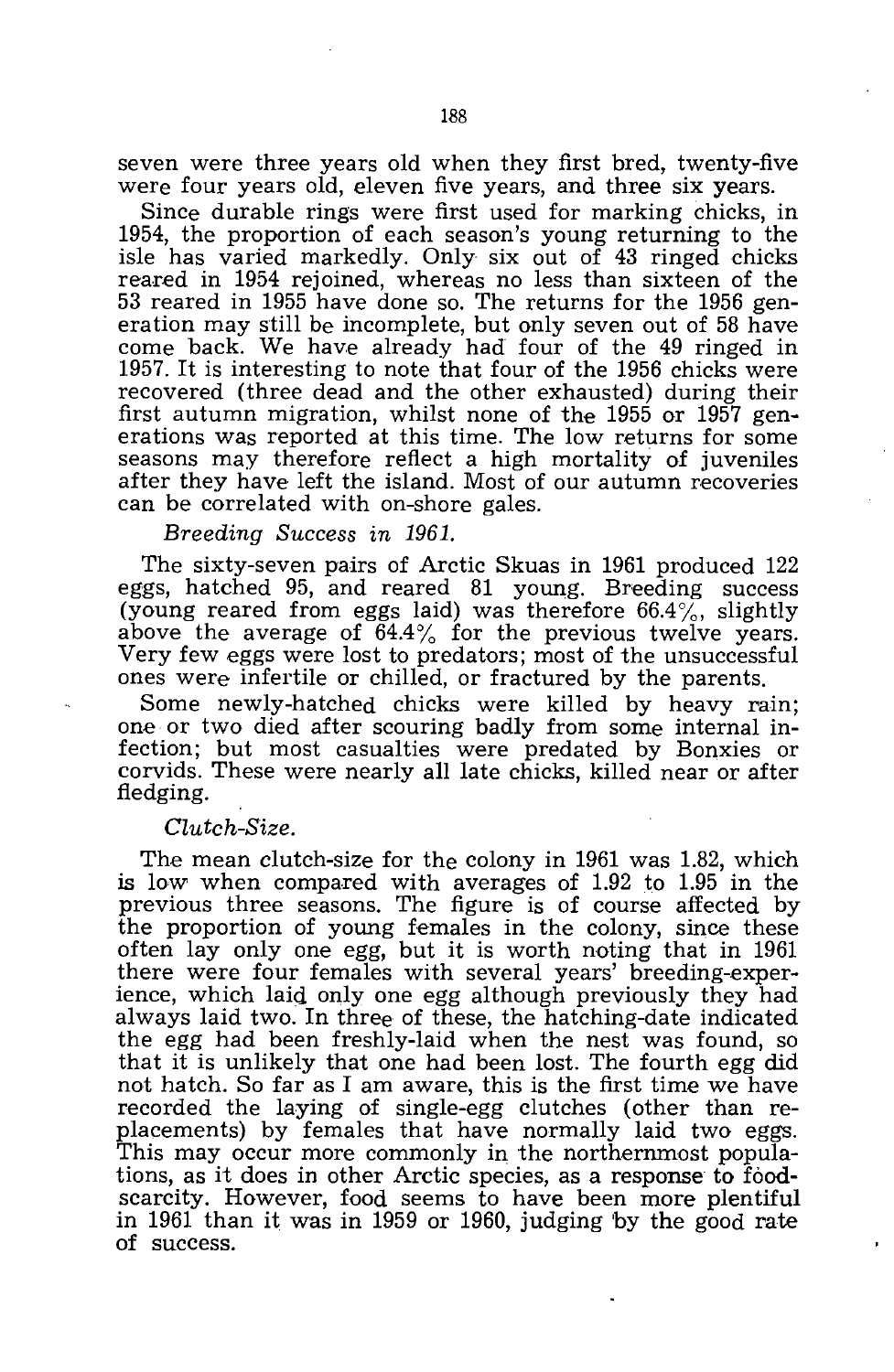There was again a three-egg clutch, at Brae. North-East, and as in 1960 none of the eggs was hatched, atlhough two were incubated well beyond'the normal period.

In the report on the 1960 season (antea, para. 65, p. 165) it was stated that the female at Brunt Brae Upper (which laid three eggs each year between 1954 and 1959, and never hatched any of them) had now disappeared. This statement was due to a misidentification; actually she had shifted to the nearby territory of Swey West, and replaced another female with a very similar plumage. We had been unable to catch her in 1960 (two colour-rings were missing) but did so in 1961. In both years she laid only two eggs, and all were infertile, so it is probable that her three-egg layings of earlier years were also unviable.

#### **79. The Fair Isle Bonxies, 1961**

In 1961 the population of Bonxies (Catharacta skua) at Fair Isle remained at twenty pairs, as in 1960. This did not indicate any great stability in the colony, as there were in fact more territorial changes and altered matings than in previous years.

Only eleven pairs were believed to be unchanged from 1960, and at four other sites it was thought there was some continuity from that season. The remaining territories were either on new ground or on sites that had 'been occupied before 1960 but not in that year. There was a marked concentration of the breeding pairs into the south-western part of the hill scattald, and no less than fifteen pairs nested in this area, between the West Hill Cups and the Hill Dyke. Three 1960 territories on Vaasetter were abandoned (leaving only two), as were the ones at Byerwall, and on Swey. The totals both at Sukka Mire and in the Mire of Vatnagard increased from four to six. An old site was reoccupied at Wirvie Brecks.

The concentration in the south-west of the hill was unfortunate, since it is in this area that most of the "discouragement" of the Bonxies by certain young islanders has taken place in recent years. Breeding-success was the lowest we have known. The 20 pairs laid 35 eggs, hatched 26, and reared only twelve young. There were six apparently infertile eggs, and three others (all singles from clutches of two) disappeared. At least ten chicks were probably destroyed (three were found strangled or trampled) and at least one adult was killed. Other chicks were hatched too late for there to be much prospect of their successful fledging.

One bird wearing a ring, and probably marked as a chick, bred at Eas Brecks, 'but would not allow us to trap it.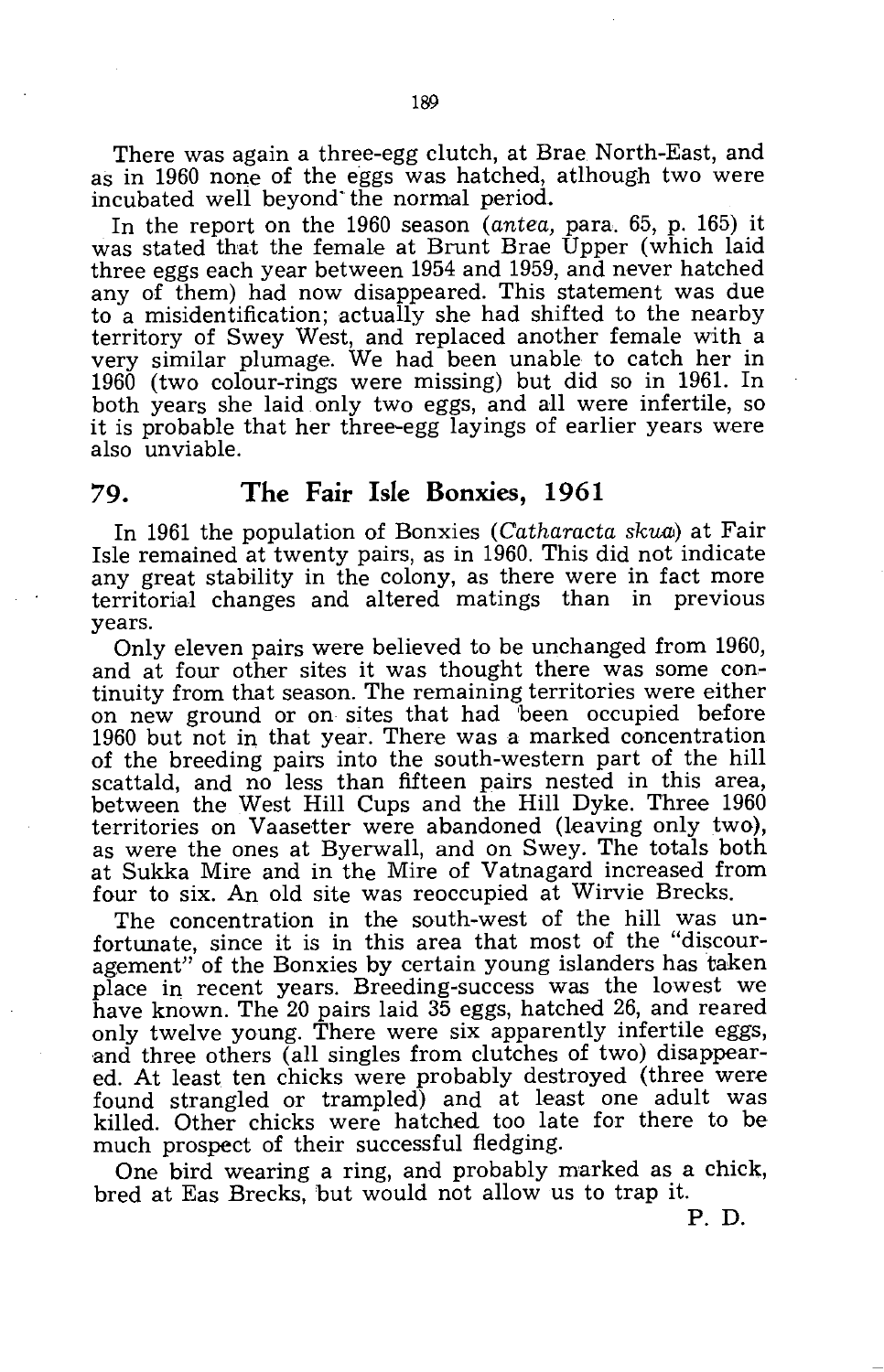#### **80. The Tree Sparrows' Return**

A happy outcome of the recent increase in records of Tree Sparrows at Fair Isle (see *Bulletins* Vol. 4, Nos. 3 and 6) was the breeding of 'at least three pairs during the past summer. This is the first established record of breeding on the island since the local colony became extinct thirty-six years ago, apart from the nesting of an isolated pair in 1936.

The eleven birds that over-wintered on the isle in 1960-61 were joined by at least three others on 12th April, and the numbers increased again to sixteen on 29th May and twenty next day. There were still about twenty on 6th June, but some appear to have passed on after this date. The breedingpairs apparently segregated from the rest quite late in the spring, about the middle of June, and nesting was very late. Single pairs were feeding young at nests in the cliffs at Furse and in North Haven from about 20th July onwards; the North Haven young were fledged about the end of the month. Later, on 9th August, an adult was seen feeding a recently-fledged juvenile in the South Reeva, and it is possible that a fourth pair used the south-east cliffs in the vicinity of Busta Geo. Other birds summered as non-breeders, perhaps because there was a predominance of one sex among the pioneering groups.

In Shetland, where there has been no record of breeding for well over thirty years, nesting by several pairs was established at the Kergord plantations in Weisdale, Mainland. On 3rd June Mr L. A. Urquhart found about six pairs in residence at the plantation known as Lindsay Lee, and saw one bird carrying nest-material. On 17th July  $Mr$  C. J. Booth independently discovered these birds, having seen none on a previous visit on 16th May. He now located four nests, all untidy domed structures built in the densest branches of the conifers; three had young and the brood had had evidently just left the fourth. Several other fledged broods were seen, and he estimated that at least ten pairs had bred. Three more nests with young were found a few days later, and two pairs were feeding fledged young in another of the Kergord plantations. Altogether, Mr Booth puts the population at over ten and possibly as many as twenty pairs.

No other reports of Tree Sparrows in Shetland have come my way, apart from a rumour of three in Unst in June, but it is unlikely that breeding was confined to the one area, and visitors to the islands could usefully look out for them in the summer of 1962.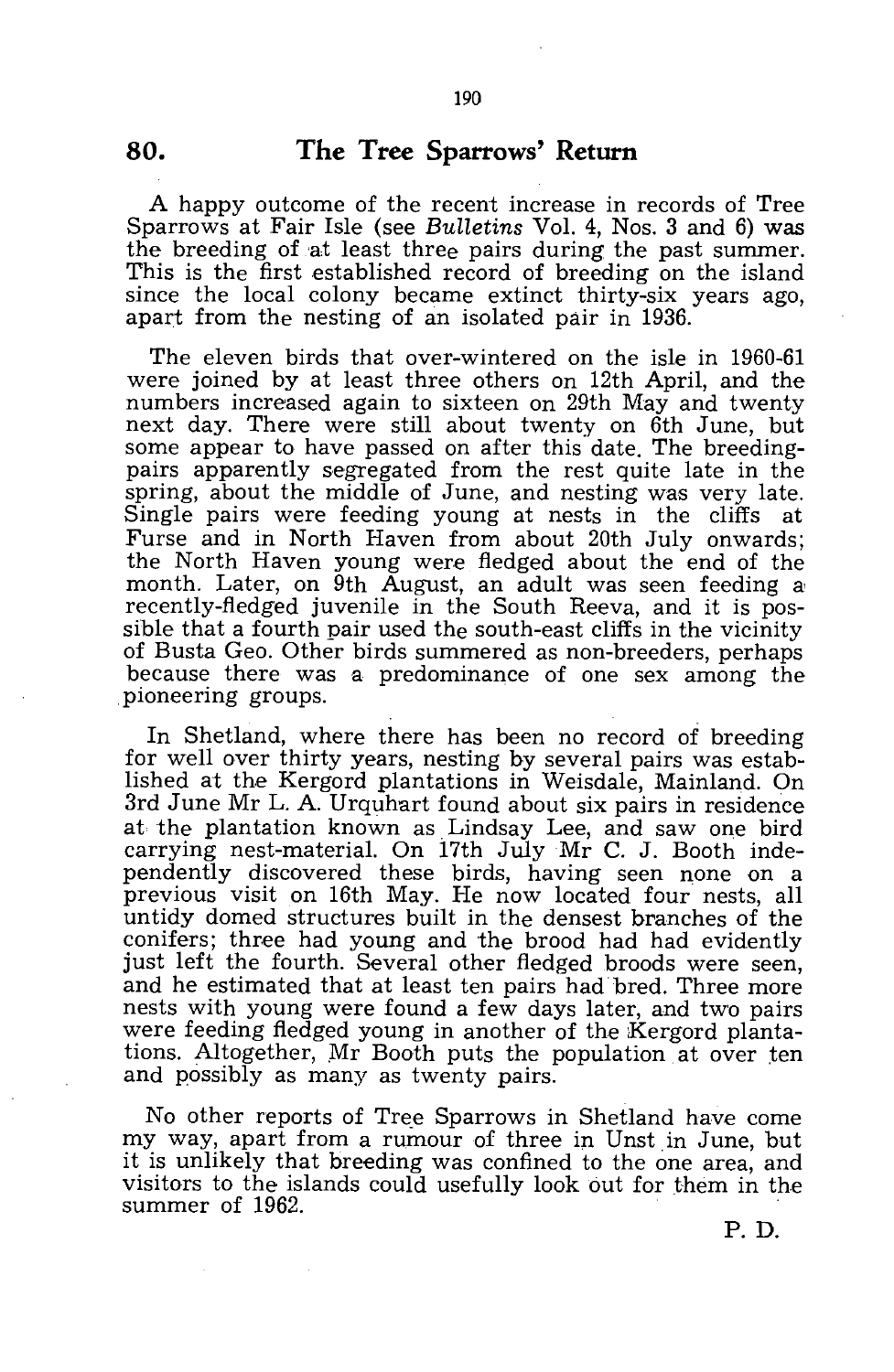# **81. Some Fair Isle Breeding Birds, 1961**

- PEREGRINE. A pair again nested at Gunnawark. The nest was in a more accessible site than in other years, and the single eyass was ringed on 14th June. It fledged about ten days later.
- CORNCRAKE, Three pairs nested. A clutch of nine eggs, just chipping, was exposed during the hay-cutting at Gaila on 20th July, and was unfortunately deserted. A second nest with eight eggs was found when the Kennaby hay was cut on 7th August; the bird continued to incubate, and all hatched on 17th and 18th August. A brood of well-grown chicks was seen in the Middle Leys on 10th August.
- LAPWING. About sixteen pairs bred, an increase of about six over the 1960 population. The pairs were mostly in Gilsetter and the adjoining Hjon parks, but there were also two at Tarryfield, one or two in upper Vaadal, and one in Homisdale. The first eggs were laid about 12th or 13th April.
- OYSTERCATCHER. The first eggs were found on 13th May, a rather late date. A clutch of four eggs was laid on the Brae of Roskalie.
- RINGED PLOVER. Two pairs bred, at Buness and Meoness. The old-established Buness pair had 3 eggs on 23rd April (our earliest record), and 4 next day. These hatched on 19th and 20th May. By 19th June three young were well-fledged, which hatched on 13th July. Young were also reared from the second brood, as in 1960. At Meoness a nest with three eggs was found on 15th May, and these hatched on the 23rd. It is believed that young were safely reared.
- SNIPE. There was considerable increase over the one or two pairs of recent years. Birds were calling throughout the spring and early summer at Gilsetter (up to three birds in separate areas), Homisdale, upper Vaadal, Sukka Mire, the Water (north of the Kirk), and at Quoy. Only one nest was found, at Sukka Mire, but it is probable that several pairs bred.
- RAVEN. Four pairs nested, at Malcolm's Head, Gunnawark, South Ramnigeo, and near Wester Lother, but only the last pair reared young.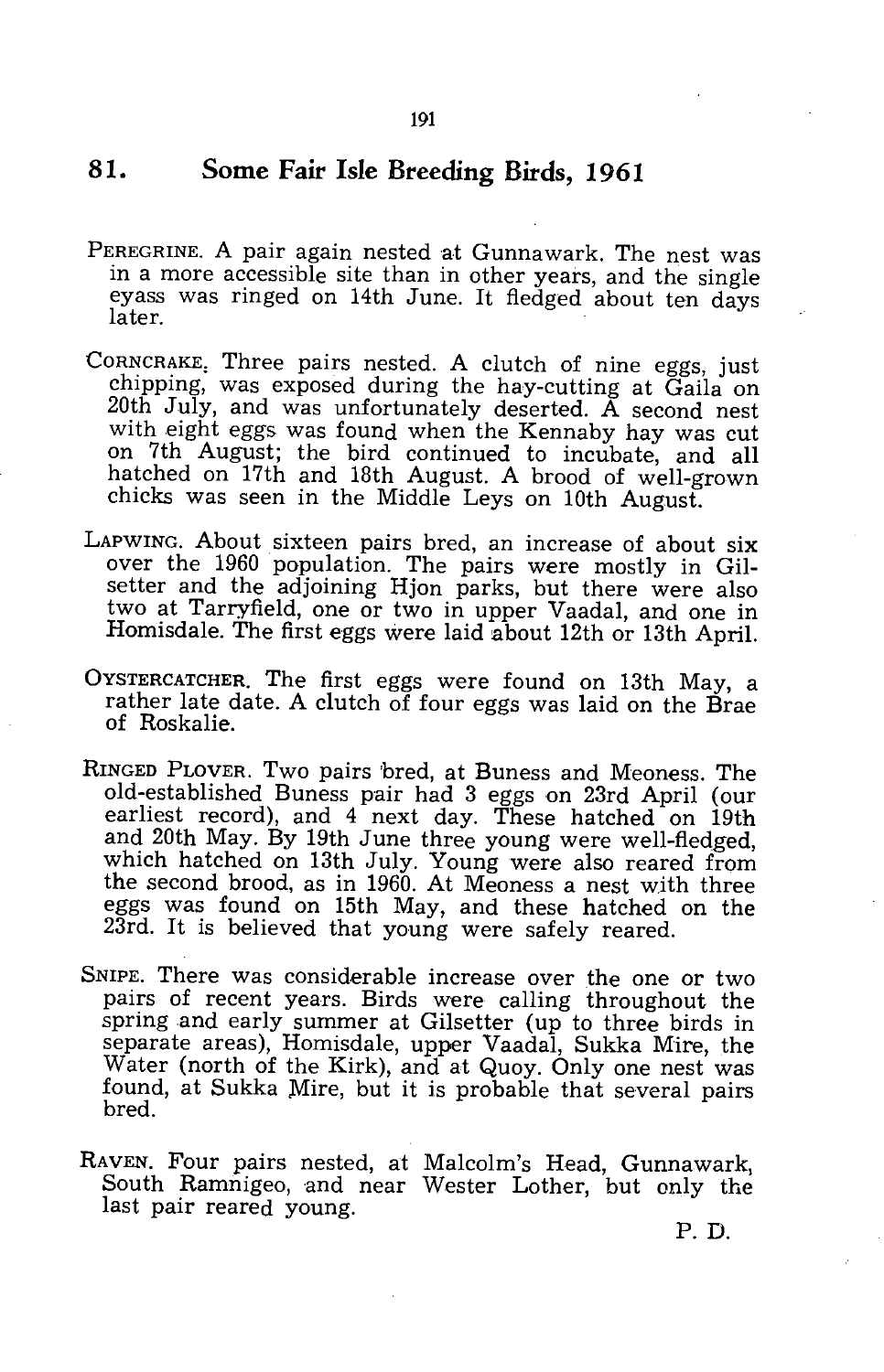# **82. Recoveries, 1960**

Sixty-seven recoveries of birds ringed at Fair Isle were reported during 1960.

- SHAG. The nineteen reports of Shags have already been discussed in the Bulletin (antea para. 68, pp. 166-8). They included our first recovery of the species in Holland: 1008038, a 1959 chick, was found oiled at Vlissengen, Zeeland, on 12th .March, 1960.
- KESTREL. 2020913, a 1st W  $\varphi$  ringed 12th October 1960, was found dead at Mastenbrock Polder (Overijssel), Holland about 8th December.
- RUFF. V 76652, a juvenile male caught in a mist net at Schoolton on the 11th September, 1958, was shot "before 15th November, 1959" in the Marismas del R. Guadalquivir, (Sevilla), Spain (37°07'N, 6°10'W). Only three Ruffs have so far been ringed on the Isle.
- ARCTIC SKUA. Two of the young birds marked in 1960 were recovered on their southward migration. 3075742 was reported twice; off Kincardine (Fife) on 25th August, and at Dunbar (E. Lothian) on the opposite shore of the Forth on 5th September. Both finders said that it was unable to fly. The second bird, 3075650, was recovered at Algiers on an unspecified date in August.
- GREAT BLACK-BACKED GULL. Three chicks ringed on the Sheep Craig on 10th July, 1959, were recovered as follows:  $412685$ near Dinnet, Aboyne (Aberdeenshire), on 27th January, 1960; 412681 near Cabrach (Banff) on 18th March; and 412688 at Terneuzen (Zeeland), Holland, on 29th September. There was also a most unexpected return of a first winter bird ringed AT 64624 during one of our nocturnal dazilenetting. expeditions to a roost on Buness on 2nd November, 1959; this bird was found freshly dead on the island of Skomer (Pembrokeshire), Wales on 12th July, 1960.
- RAZORBILL. Four more birds were shot during the autumn and winter in the dangerous waters off south-west Scandinavia. AT 64022, an adult of 21st May, 1959, was at Ramsöy off Cristiansund (Vest-Agder), Norway on 15th January, 1960, and AT 64236, a chick ringed on 8th July, 1959, at Kolding Fjord (Jutland), Denmark on 29th October, 1960, while AT 67092 and AT 67172, both ringed as chicks on 7th July, 1960, were respectively near the Holmengra Light (Hordaland), Norway  $(60°61'N)$  and off Batalden Island (Sogn og Fjordone), Norway (61°39'N) in October, 1960.
- GUILLEMOT. AT 64267, a chick of 8th July, 1959, was caught in a fishing net off Nes, Fosna (Sór-Tröndelag), Norway (630 48'N on 15th February, 1960; AT 67134, a chick ringed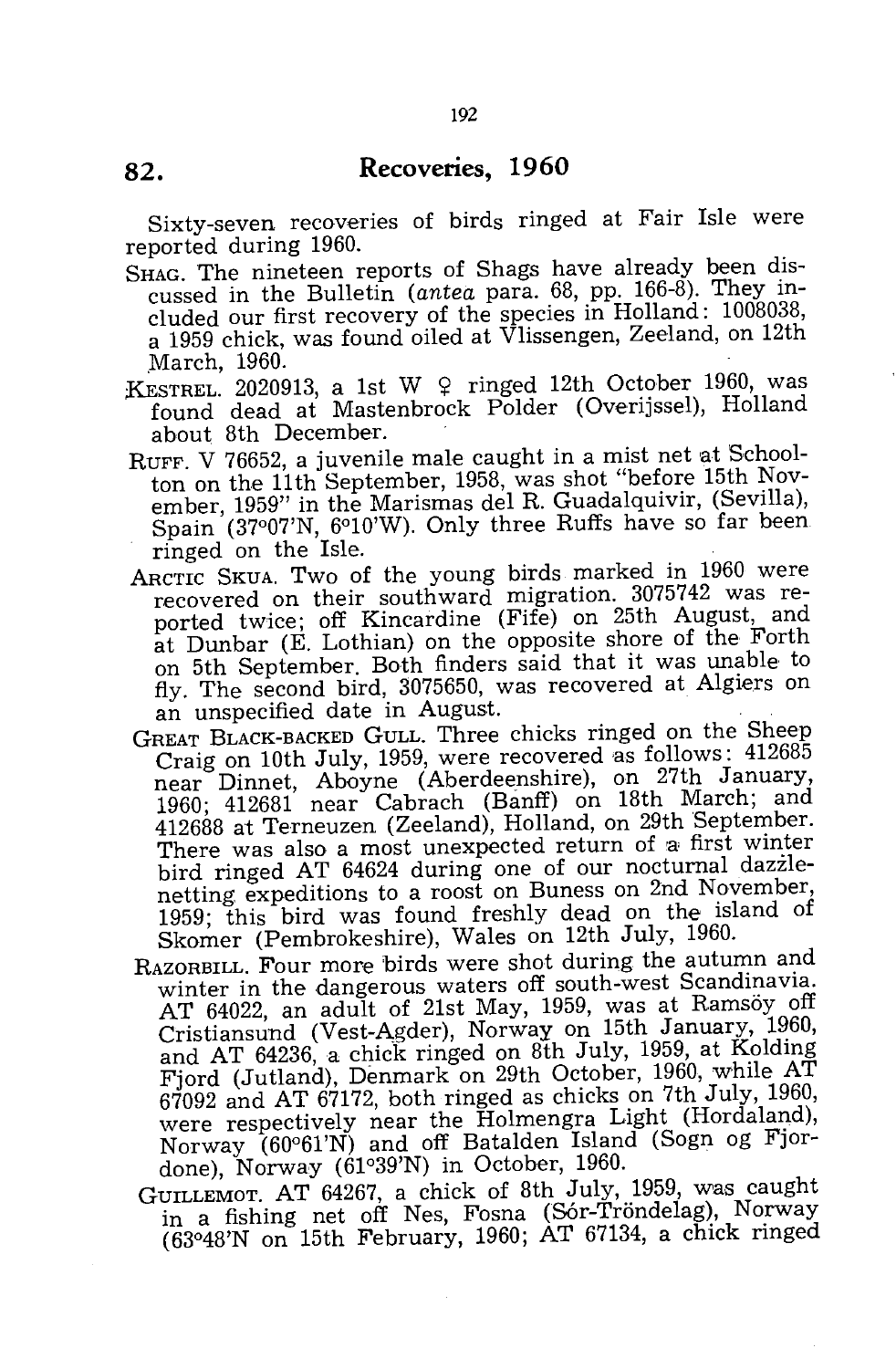on 7th July, 1960, was shot off Karmöy Island (Rogaland), Norway (59°15'N) on 17th October.

- REDWING. The two recoveries both concerned birds of the Continental form,  $T.m.iliacus.$  X 30212 was ringed in  $i$ ts first winter in October, 1954, and found dead at Meleski, near Poltsamaa, Estonian S.S.R., on 15th April, 1960. R 78434, another 1st W bird ringed 9th October, 1959, was killed at Margueron near St Foy-la-Grande (Gironde), France in February, 1960.
- BLACKBIRD. Two migrants ringed at Fair Isle were recovered in the presumed breeding areas, and seven others in Autumn and Winter. R 20406, an adult male ringed 5th November, 1958, was shot at Sekken Island, near Molde (Möre og Romsdal), Norway 62°44'N) on the 14th July, 1960, and R 78993, another adult male of 23rd March, 1960, was killed by a cat at Kyrksaeteröyra near Hemne (Sor-Trondelag), Norway (63°16'N) about 8th May. The last is one of our most northerly Blackbird recoveries. R 78617, ringed as Ad  $\phi$ on 30th October, 1959, was shot at Folkestadbygd near Volda (More og Romsdal), Norway (62°09'N) on 25th October, 1960. The other autumn and winter returns were, with one exception, in the normal winter areas of passage migrants at Fair Isle. S 87612, ringed 31st October, 1957, at Attyman (Galway), Ireland, about 10th January, 1960; R 78036, ringed 2nd June, 1959, near Achfary, Loch More (Sutherland) on 13th March, 1960; R 78374, ringed 5th October, 1959, at Bridge of Orchy (Argyll) on 26th October; R 78343 ringed 14th October, 1959 at Muir of Ord (Ross) about 25th January; and R 78956 ringed 23rd March, 1960, at Ballina (Mayo), Ireland on 8th December. The exception was V 76135, ringed during the great "rush" of 31st March, 1958, and found dead at Le Foeil, near Quintin (Cotes-du-Nord), France on 31st January, 1960. This is our first Blackbird recovery in France.
- RING OUZEL. Our first recovery report of this species was of a female ringed 22nd May, 1960, and killed at Ambax, near L'Isle-en-Dodon (Haute Garonne), France on 20th October.
- WHEATEAR. The Moscow Ringing Bureau is not renowned for the speed with which it reports on ringing recoveries. Its reputation was confirmed in the case of  $\bar{A}$  61819, which was ringed as an adult male on the 1st September, 1955, and recovered (presumably on a Russian vessel) "off Shetland Islands" on 2nd May, 1956, but not reported until  $1960$ . 606382, a 1st W bird ringed 4th September, 1959, was killed by overhead wires at Sigoules (Dordogne), France about 7th May, 1960, and 613729, a chick of 24th June, 1960, was killed at Noves (Toledo), Spain on 27th September, 1960.

ROBIN. There were no recoveries of Fair Isle-ringed Robins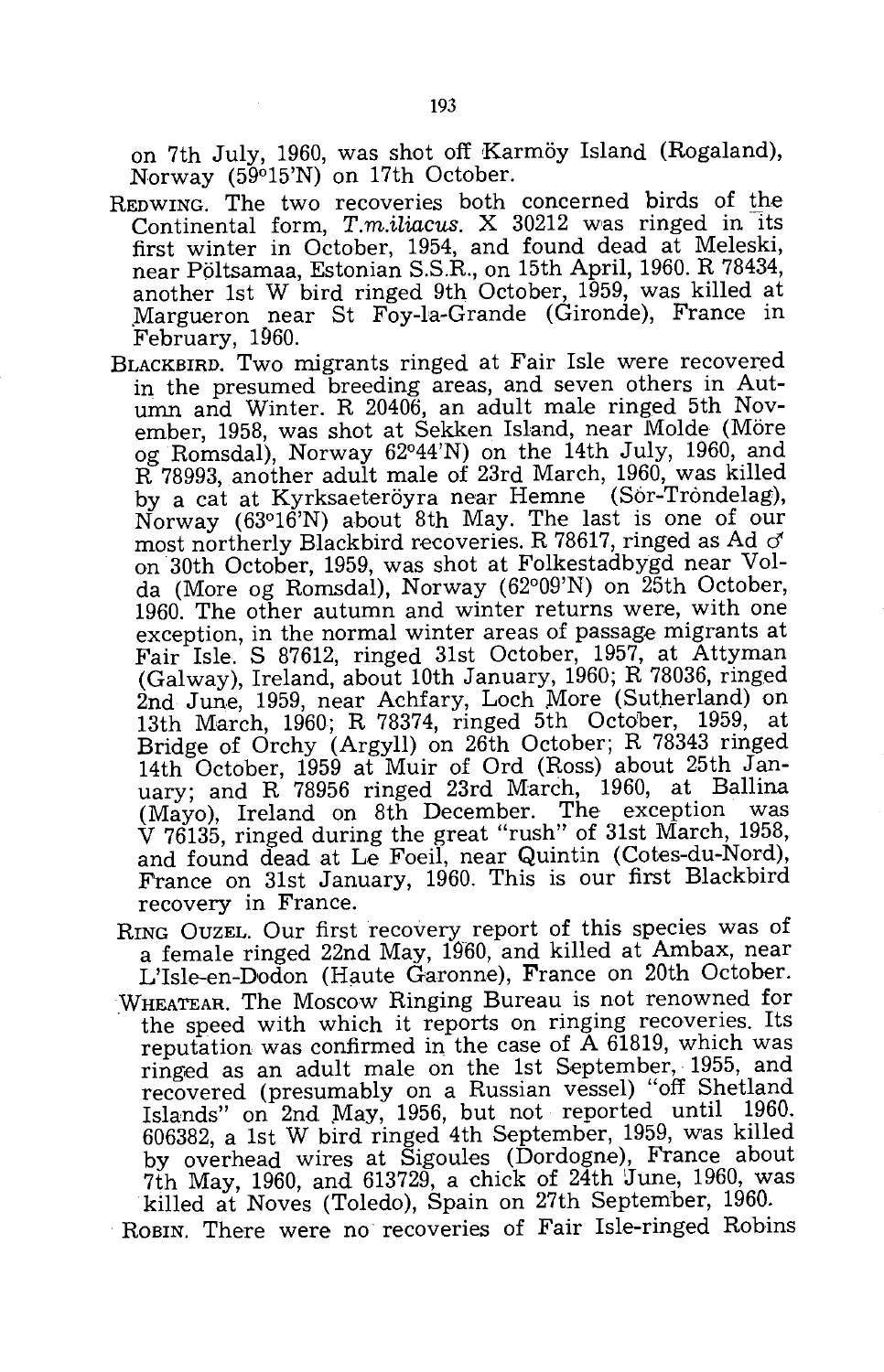before 1960, but five were reported during this year, and we also trapped one ringed elsewhere. 53659, ringed on 14th October, 1959, was at Sanguinheira near Cantanhede (Beira Litoral), Portugal about 15th January, 1960; 53511, ringed 5th October, 1959, was killed by a cat at Jar, near Oslo, Norway, on 21st May, 1960; 53818, ringed 24th November, 1959, was caught and released at Kirkabister, Bressay, Shetland on 12th Febraury, 1960, and seen there for at least two weeks afterwards. E 57249, a bird from the big passage prior to 7th April, 1958, was killed by a car at Papenburg (Niedersachsen), W. Germany, about 24th March 1960, and there was a quick return of a fifth Robin ringed 53945 on 18th May, 1960 and recovered at Trischen Island, Heligoland Bight, Germany on 30th May. The ringed immigrant had been marked J 25157 at Minsmere, Suffolk, by H. E. Axell on 11th October, 1959, and was trapped at Fair Isle on 5th April, 1960. .

- BLACKCAP. A female ringed 53670 on 19th October, 1959 was caught and killed at Elche (Alicante), Spain on 24th April, 1960. This was our first recovery of a warbler further away than Orkney. .
- SPOTTED FLYCATCHER. A 1st W bird ringed 89651 on 27th August, 1960 was killed at Valdagno (Vicenza), Italy on 27th October. This is our first recovery of this species.
- PIED FLYCATCHER. An adult male ringed H 32574 on 23rd September, 1960 was shot at Zarauz (Guipuzcoa), Spain between 16th and 23rd October. Another "first."
- MEADOW PIPIT. Two juveniles ringed 89409 and 89422 on 22nd July, 1960 were killed in Portugal druing November, near Nazare (Estramadura) on the 19th and near Aljezur (Algarve) about the 25th. Another marked 89417 on 25th July was found at La Linea de la Concepcion (Cadiz), Spain (near Gibraltar) on 19th October, 1960.
- Rock PIPIT. C 66392, a juvenile ringed 6th August, 1957, was found injured at Macduff (Banffshire) on 1st January, 1960, and 618022, a juvenile of 9th July, 1960, was found dead at Warsetter, Sanday (Orkney) about the 1st December.
- STARLING. Four local juveniles were reported as follows: X 30823, ringed 20th July, 1955, at North Ronaldshay (Orkney) about 5th July, 1960; R 78100, ringed 27th June, 1959, at Arbroath (Angus) about 20th March, 1960; R 78158 ringed 7th July, 1959, at Croyhouse, Eday (Orkney) about 28th January, 1960; and R 78211, ringed 22nd July, 1959, at Barry, near Carnoustie (Angus) on 1st September, 1960. A passage migrant ringed 18th November, 1959, was found dead near Bröndbyrester, near Copenhagen, Denmark, on 7th July, 1960.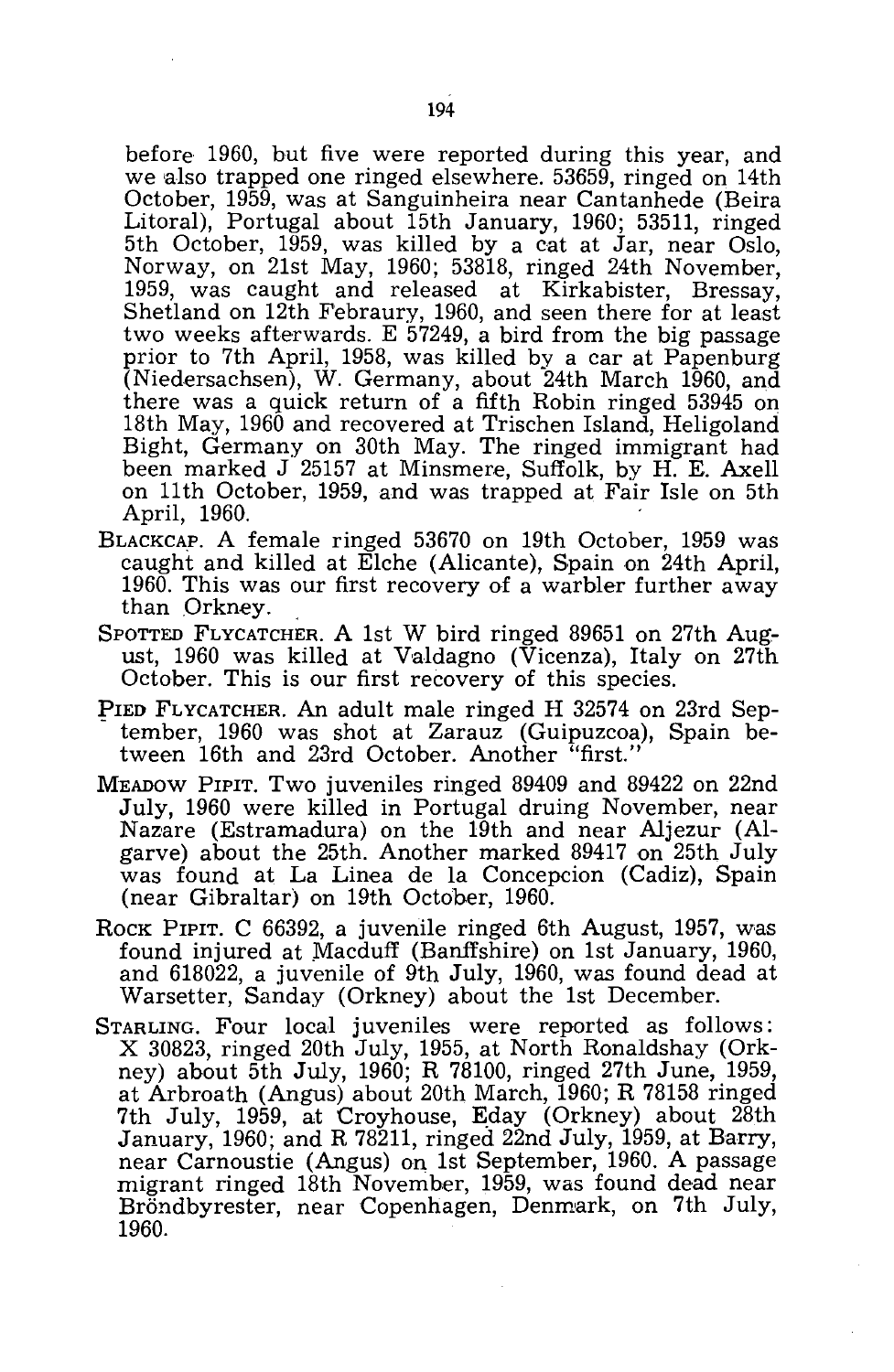- REED BUNTING. A migrant female ringed 53563 on 6th October, 1959, was found dead during severe weather at Ste. Eu1alieen-Borne (Landes), France on 16th January, 1960. This was the first British-ringed Reed Bunting to be recovered abroad.
- SNOW BUNTING. An adult male ringed 7th April, 1959, was caught at Tilting, Fogo Island, Newfoundland on 1st May, 1960. This is the first British-ringed passerine to be recovered in America. It was most probably from the Greenland population, and may have wintered in Europe in one year and in America in the next.

# **83. Spring Migrants on the Shetland Mainland, 1961**

#### C. J. BOOTH

(with additional notes from Foula, Burra, and Mainland by L. A. Urquhart and others).

GREAT NORTHERN DIVER. Present around the coast throughout the spring. Five on 1st April.

SLAVONIAN GREBE. Last seen on 14th April.

LITTLE EGRET. One at Loch Spiggie for several days in second half of June (T. Henderson).

WIGEON. Maximum of 25 on 21st March.

SHOVELER. A male 11th May. Loch Spiggie.

- SCAUP. A pair in Tingwall Valley, 30th May.
- TUFTED DUCK. Maximum at Loch Clickhimin, 30 on 29th March.

GOLDENEYE. Loch Clickhimin, maximum 23 on 30th March. Last seen 28th May.

LoNG-TAILED DUCK. Last seen on 26th April.

VELVET SCOTER. Two pairs at Sullom Voe, 21st May.<br>GOOSANDER. Pair on 2nd April, Wadbister.

SMEW. A drake on the Loch of Grista, Tingwall, on 25th May. This is a very late date and well outwith the "mid-March" limit given by the Venables in *Birds and Mammals* of *Shetland* (L.A.U.).

GREY-LAG GOOSE. Fourteen on 26th April, Loch Spiggie; one 29th April, Lunna.

WHITE-FRONTED GOOSE. Three 23rd April, one 26th April, Spiggie.

BARNACLE GOOSE. Eighteen 23rd April, Loch Spiggie.

WHOOPER SWAN. Maximum 39 at Loch Spiggie, 26th March. One immature Loch Clickhimin, 19th May.

KESTREL. Single birds seen 16th and 30th April.

BLACK-TAILED GODWIT. One at the Pool of Virkie on 12th April; one in full breeding plumage at Loch Spiggie, 23rd April.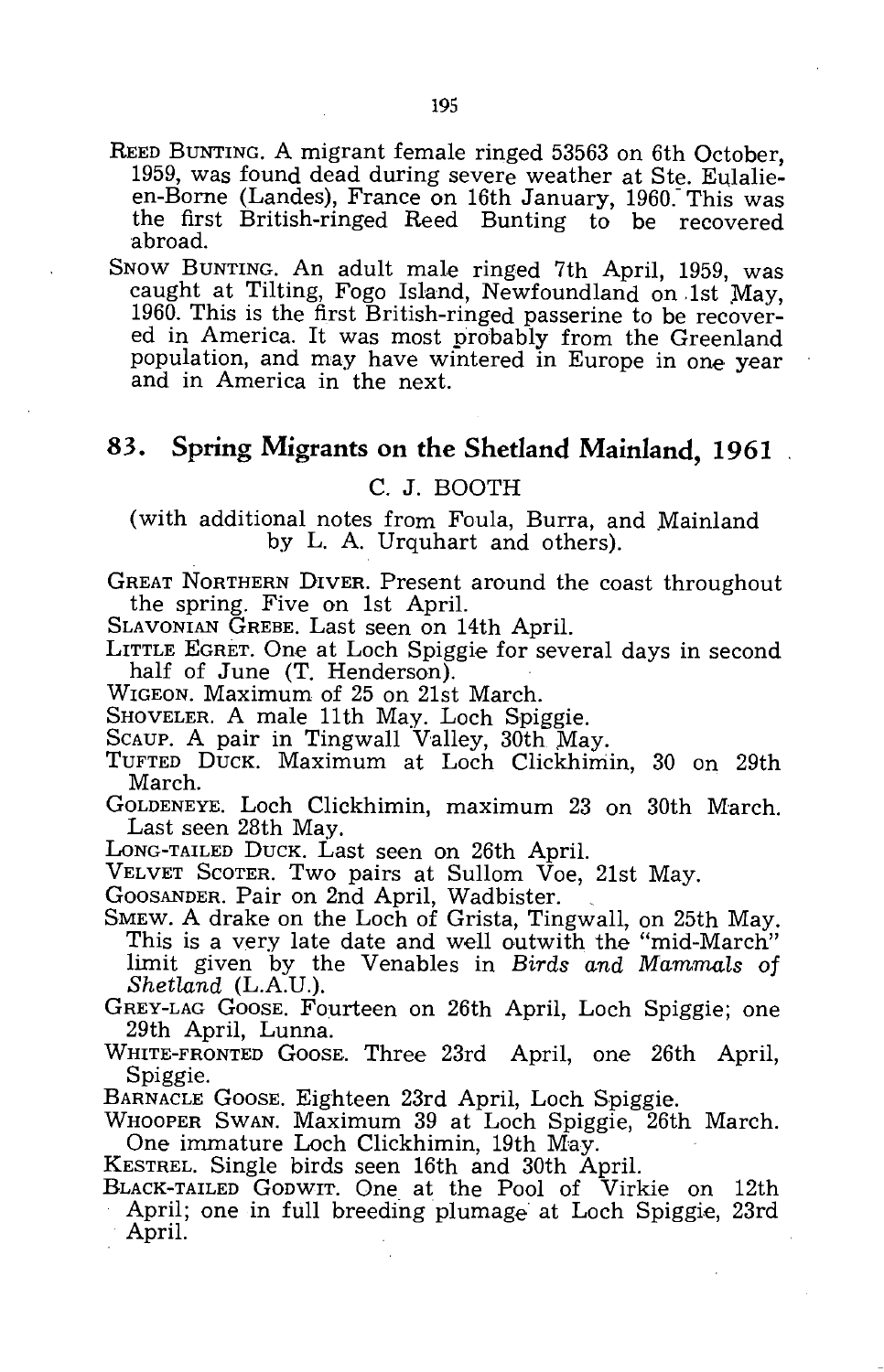- BAR-TAILED GODWIT. One seen several times at Pool of Virkie between 26th March and 4th May.
- KNOT. Two 11th May, Pool of Virkie.
- DUNLIN. Three Pool of Virkie, 11th May.
- SANDERLING. One 10th June, Scatsta.
- LESSER BLACK-BACKED GULL. One Scandinavian bird from 26th March, Pool of Virkie.
- COLLARED DOVE. One at Hamnavoe, Burra Isle, on 31st May. (L.A.U. and E. Goose). The first record from the county, except in Fair Isle.
- CUCKOO. One 9th May.
- SHORT-EARED OWL. One 3rd 'June.
- SWIFT. One at Mousa, 5th May (J. Fisher).
- SWALLOW. Three on 5th June.
- HOUSE MARTIN. One 10th June, three 16th June.
- FIELDFARE. An influx on 8th April (C.J.B.). One at Foula on 31st May (L.A.U.).
- SONG THRUSH. An arrival noted on 8th April, some still present 9th (C.J.B.). One at Foula, 31st May (L.A.U.).
- REDWING. A male singing at Kergord, 2nd and 3rd June (L.A.U.).
- RED-BACKED SHRIKE. A female at Foula on 31st May (L.A.U.).
- RED-HEADED BUNTING. A male in Dunrossness in mid-June (per T. Henderson).
- SNOW BUNTING. Last recorded by C. J. B. on 8th April.

# **84. Notes from Haroldswick, Unst, Spring 1961**  ).VIAGNUS SINCLAIR

Mr Sinclair was away from Unst during the period 11th March to 25th April, so that his notes are less comprehensive than usual.

GREAT NORTHERN DIVER. One in full summer plumage, 6th 'June.

ARCTIC/COMMON TERN. First arrivals on 11th May.

SANDWICH TERN. Two seen on 3rd June.

OWL (probably *Asia* sp.). One being mobbed by Common Gulls on 21st May.

SWALLOW. Mrs W. A. Sinclair saw two on 24th April. Occurred in small numbers in the last week of May.

HOUSE MARTIN. One seen on 3rd May.

- FIELDFARE. One on 27th February. Ten on Saxa Vord on 6th May, and four next day.
- REDWING. Scarce during the winter. None in February; one 3rd March.

RING OUZEL. A male on the Burrafirth cliffs on 15th May.

REDSTART. Seen singly during the last week of April. Two 7th May, and one next day.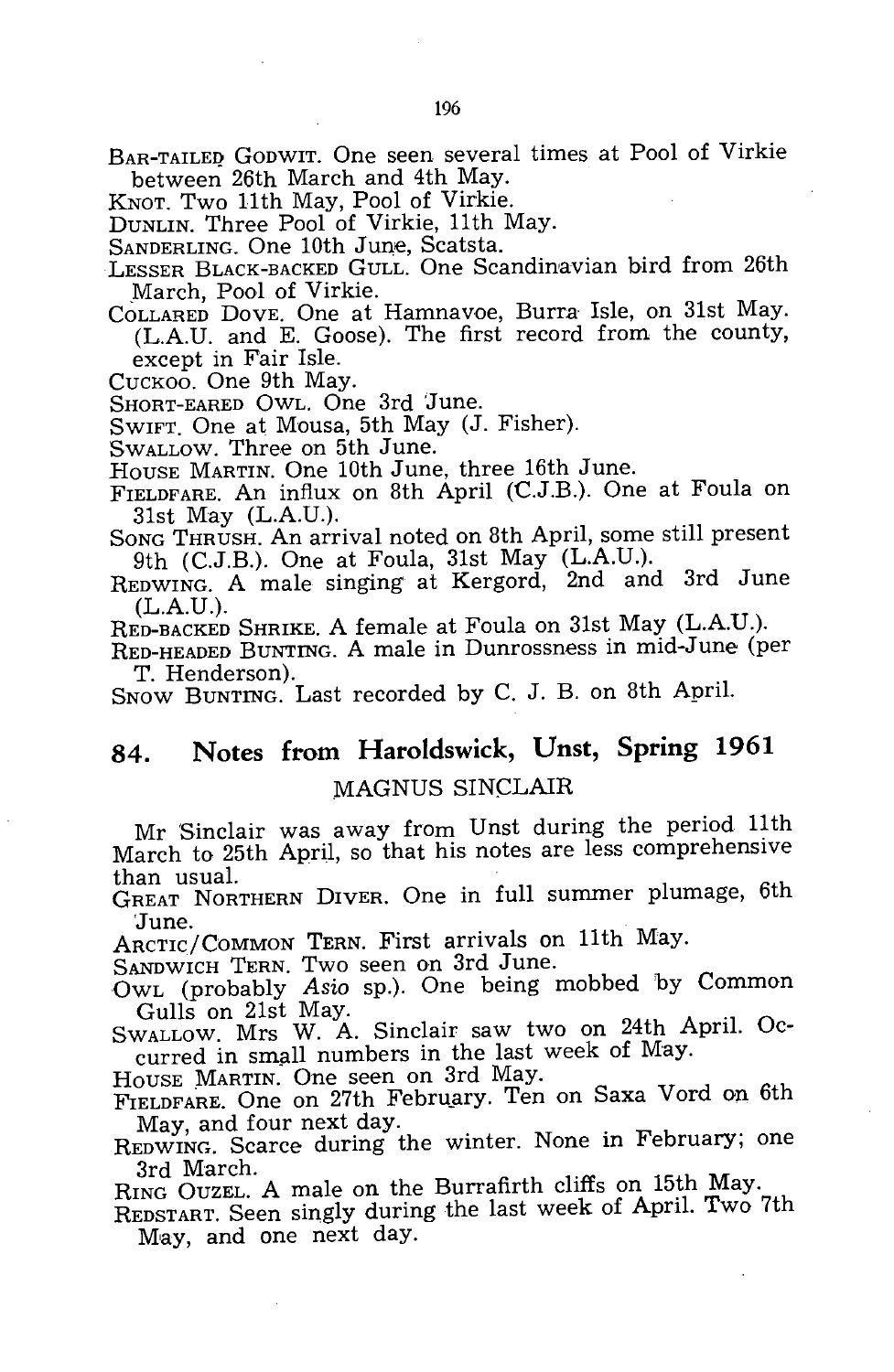ROBIN. One wintered until March. One seen 9th May.

WHITETHROAT. One on 4th May.

WILLOW WARBLER. A single on 1st May, and two from 4th to 8th.

PIED FLYCATCHER. A male and a female at Saxa Vord on 7th May.

PIED/WHITE WAGTAIL. Both races were seen during the last week of April, and single Whites during May.

GREENFINCH. Three on 26th April.

SISKIN. Male and female on 7th June.

SNOW BUNTING. The largest winter flock seen was 100 on 10th March. Three during the last week of April, one 10th May; a male on Saxa Vord on 3rd and 4th June.

### **85.** Notes on Shetland Breeding Birds in 1961

Most of the following records have been supplied by C. J. Booth, a keen bird-watcher who started work as a Dental Officer in Shetland on 19th March 1961. Other notes have been provided by L. A Urquhart of Glasgow, and by L. S. V. Venables.

RED-THROATED DIVER. Pair in breeding plumage displaying, Loch of Tingwall, 29th March (C.J.B.).

- fuLMAR. A dark-phase bird present on the cliffs at Muckle Roe (C.J.B.).
- TUFTED DUCK. Miss M. Sanderson saw 15 adults and one chick about one-third grown at the Loch of Collaster, Sandness, on 1st August (per L.S.V.). There are only three previous breeding records.

SHELDUCK. Maximum of twelve recorded by C.J.B. at the Pool of Virkie, on 20th March. A pair present at Sullon Voe; MERLIN. Three nests had young by 10th June (C.J.B.).

MOORHEN. Pairs breeding at Tingwall and in Dunrossness  $(C.J.B.).$ 

WHIMBREL. First seen 11th May; pairs present on breedingground 13th May (C.J.B.). A nest with 4 eggs found in a West Mainland area (L.AU.).

COMMON SANDPIPER. Three displaying near Voe, 3rd June; one Loch of Girlsta, 8th June (C.J.B.).

REDSHANK. Two pairs found breeding in Dunrossness, and one at Tingwall (C.J.B.). Bird seen with four small young at Lax Firth, Tingwall, 28th May (L.AU.).

- DUNLIN. Song first heard at breeding-ground, 14th May (C.J.B.).
- ARCTIC SKUA. First seen on breeding-grounds 30th April (C.J.B.).
- BONXIE. First one seen on 18th April (C.J.B.).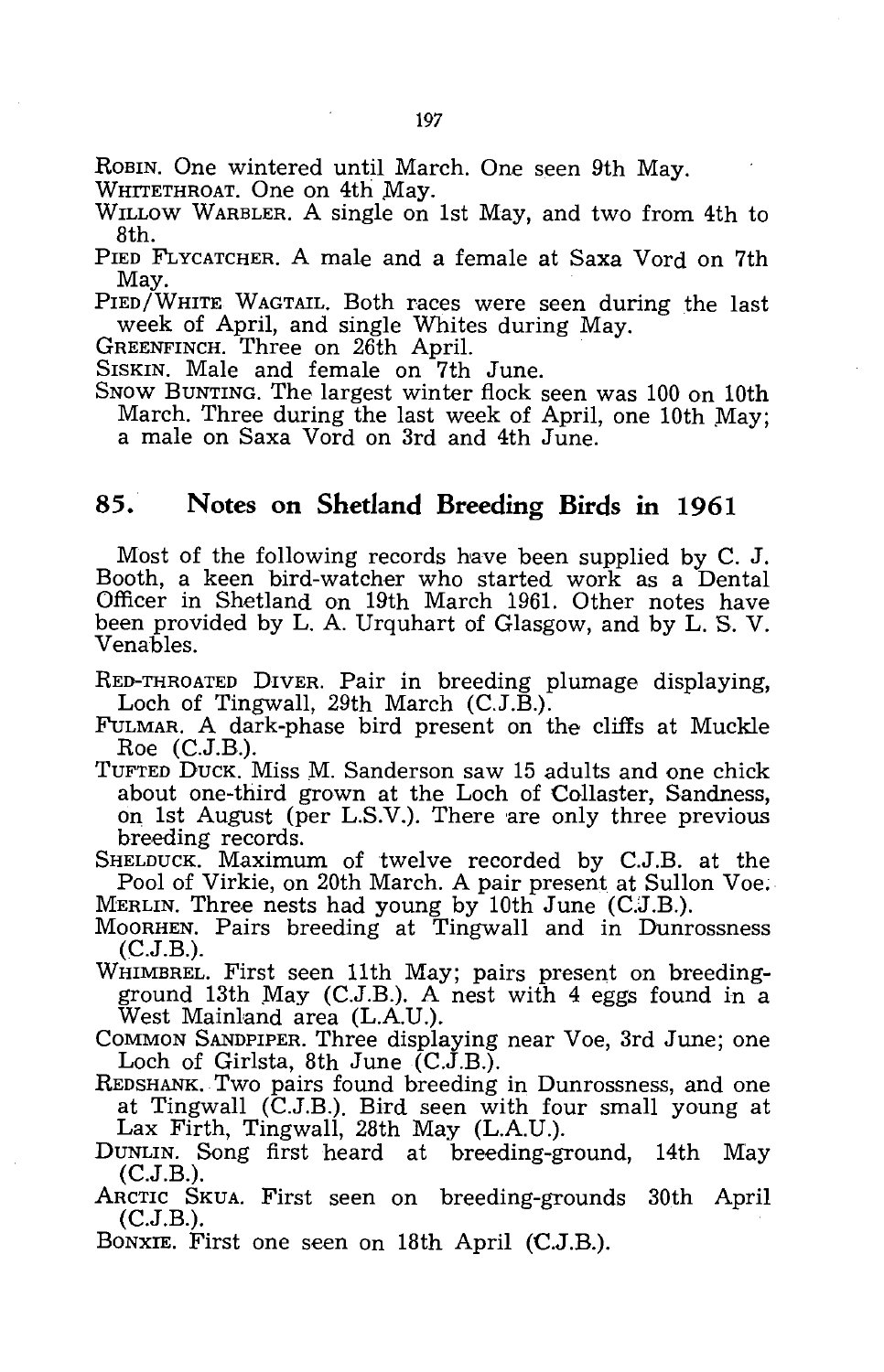- LESSER BLACK-BACKED GULL. First breeding birds seen on 15th April (C.J.B.).
- BLACK-HEADED GULL. Colony of about 100 pairs breeding at Spiggie Marsh on 15th May, but no birds present when this locality was revisited on 6th June (C.J.B.).
- WOOD PIGEON. Maximum, 20 on 19th and 28th April at Kergords. At least five pairs breeding there. First nest with eggs seen 28th April. One bird at Voxter, 20th May (C.J.B.).
- LONG-EARED OWL. Nest with two eggs, Kergord, on 16th May. The nest was empty on 17th July, but to judge from castings etc., young may have fledged. (C.J.B.). Venables' *Birds and Mammals* of *Shetland* (1955) gives only one nesting record, at Kergord in 1935.
- RAVEN. Flock of at least forty present at Lerwick rubbishtip until beginning of June, when numbers decreased. An early nest at Muckle Roe had newly-hatched young on 8th April. (C.J.B.).
- HOODED CROW. Flock of 100 feeding with Rooks at Kergord, during April (C.J.B.).
- ROOK. At least forty occupied nests at Kergord plantations; small young in nest on 28th April. (C.J.B.).
- JACKDAW. Three pairs breeding at Kergord. Four birds seen at the Noup of Noss, 5th June. (C.J.B.).
- WHEATEAR. First record, two 12th April (C.J.B.).
- STONECHAT. A nest with five well-grown young found at Voe on 10th May. The young were ringed. (C.J.B.). The first breeding record for Shetland, and probably the most northerly site ever occupied in western Europe!
- CORN BUNTING. Maximum recorded was 20 on 19th April.  $(C.J.B.).$

REED BUNTING. A pair on 6th June at Loch Spiggie. (C.J.B.).

#### **86. Measurements of Birds Trapped at Fair Isle**

#### THE LATE H. G. BROWNLOW

- *(Editor's Note.*—This analysis of Fair Isle measurements was one of the last of Guy Brownlow's many practical contributions to Bird Observatory work, made shortly before his tragic death in September 1961. We have long been hampered by the necessity of comparing our data with the inadequate samples given in such works as the *Handbook;*  and there have been misgivings about direct comparison with measurements of skins which can shrink considerably. The appendices to this paper go a long way towards removing these disabilities.—P.D.).
- 1. Measurements of thirty eight species of birds trapped up to the end of 1960 have been abstracted. Certain measure-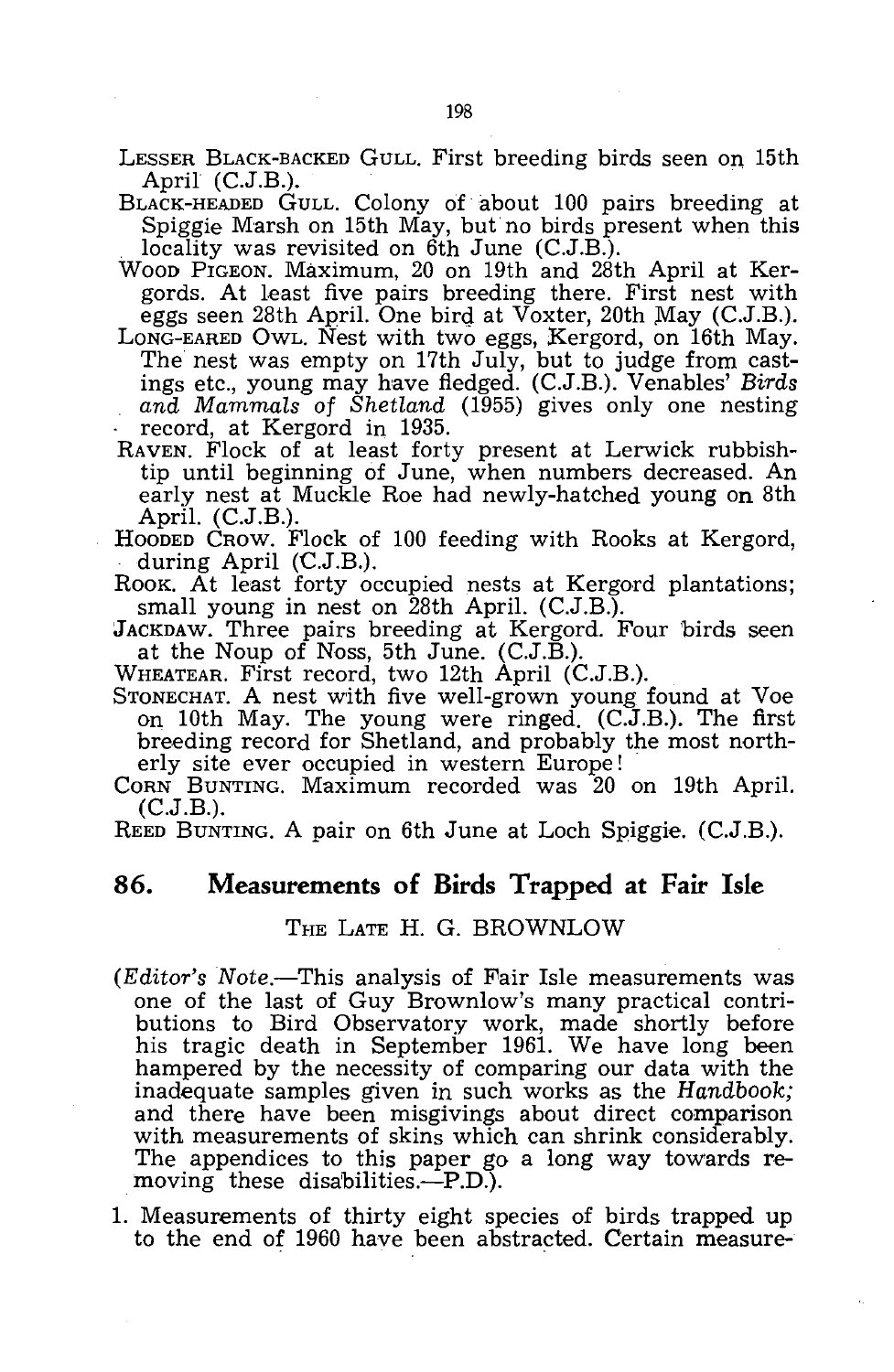ments that have been measured or booked in error or which were taken in the periods of complete moult have been rejected. All such rejections have been discussed and agreed between the writer and Peter Davis.

2. The species fall into three categories:

(a) Those in which small numbers, comparable to the samples used in the *Handbook* of *British Birds,* have been trapped. These are given in Appendix A and compared with the *Handbook* figures to show how completely unreliable such small samples are.

(b) Those in which numbers up to about 100 have been trapped. Of those species only observed ranges are given. There is probably a chance of the order of 1:100 of catching a bird with measurements outside the given ranges. These are given in Appendix B. Some species with larger sample numbers but with bimodal distributions are included.

(c) Those in which numbers giving reasonably big samples have been trapped. They are given in Appendix C. In these, in some cases, theoretical ranges have been calculated. Such calculations are possible when the distribution of measurements has a reasonable resemblance to the standard bell-shaped curve of statistics. Some distributions, however, resemble a low, flat topped house or a sharp church steeple rather than a bell; others have a pronounced skew. In these cases only observed ranges are given. Bill and tarsus measurements almost invariably are of the church steeple variety. In calculating theoretical ranges the mean plus and minus 3.3 standard variations has been used as the basis for calculating. In the standard curve of statistics, a' range of three standard deviations from the mean in either direction includes 99.73% of the distribution leaving 0.27% excluded. That means a probability of 0.0027 excluded. Odds are strictly the probability divided by 1 minus the probability, but with low probabilities, the divisor can be taken as 1. The odds of catching a bird with a measurement outside the range is therefore the reciprocal of 0.0027, or about 1: 370. For a range of 3.3 standard deviations, the probability of exclusion is 0.001, giving odds of catching a bird outside the range of about 1.1000. The respective chances are actually at least the figures given, as bird measurements have finite limits. These species are listed in Appendix C.

3. In some species in which sexes cannot 'be distinguished by plumage, the distributions of wing measurements gave strongly bimodal distributions. When these were plotted on squared paper, it was possible to draw extrapolations of the two modes, which, bearing in mind the usual excesses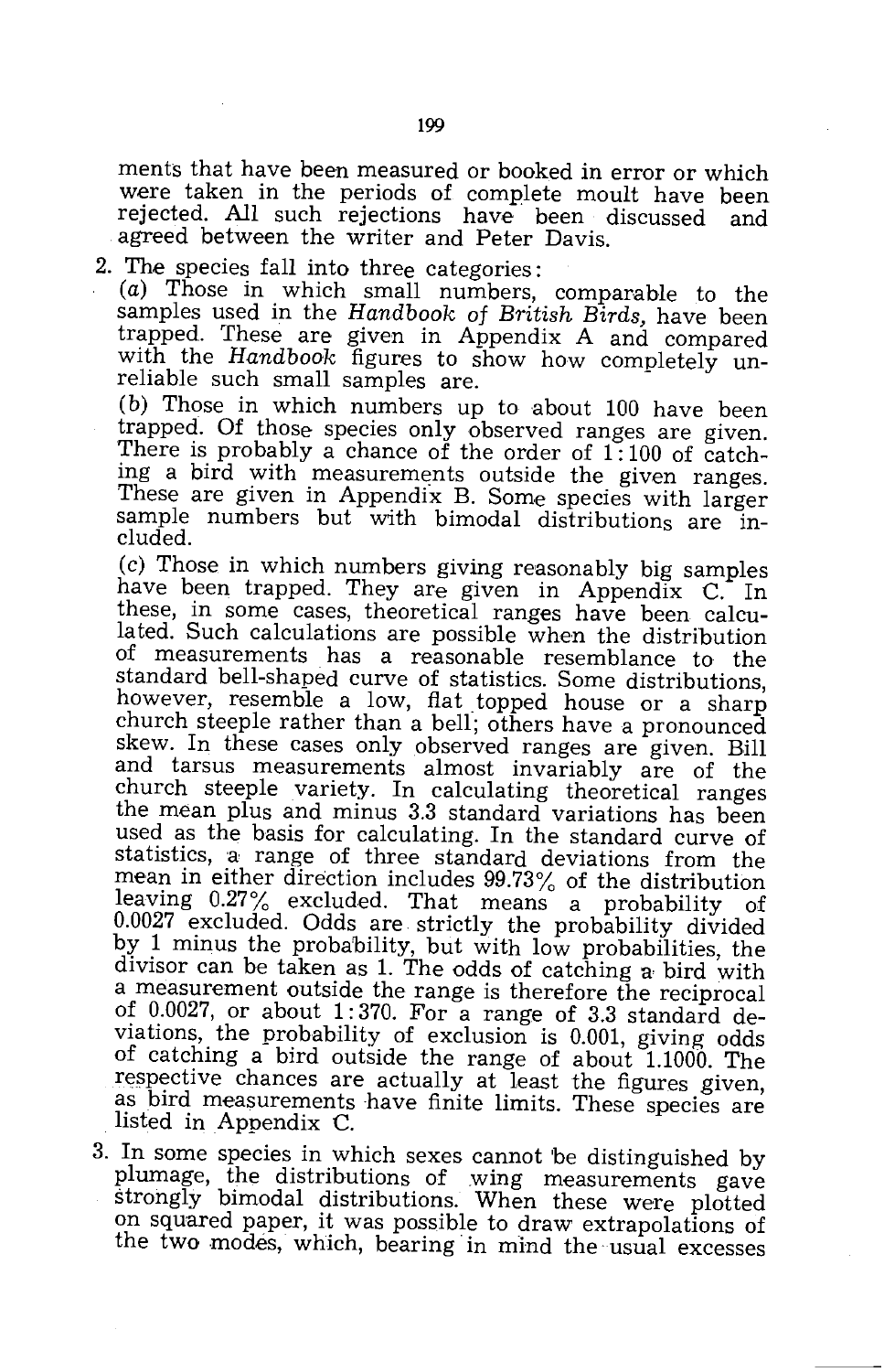of large-sample ranges over the *Handbook* ranges, gave reasonable estimates of upper limits of female and lower limits of male measurements. It was interesting also to note that two tail distributions were slightly bimodal. These are given in Appendix B & C.

*4. Wheatears.* It was impossible to distinguish by measurements alone between the local birds and passage migrants. Retrappings of local birds show that wing lengths can exceed 100 mm by up to 4 mm. The distribution of  $\sigma$  and  $\varphi$ wing lengths showed only very slight bimodal shape. Though the difference between local birds and Greenland Wheatears may, to some extent, be masked by intermediate Faroe and Iceland birds, it appears impossible to make any clear distinction between Greenland and local birds by wing length. Tail length may in some cases help in identification.  $\sigma \bar{\sigma}$  with tail length over 61 mm and  $\varphi \bar{\varphi}$  with tail length over 60 mm were caught only in the autumn rushes. Birds with wing lengths over 100 mm and tails of those figures or above are, therefore, probably Greenland Wheatears.

The first winter birds tentatively sexed by colour-separation in the outer tail feathers were also abstracted. Their distributions resembled the distribution of definitely sexed adults so little that that method of sexing seems completely unreliable.

*Reliability* of *Results.* 

The measurements have admittedly been taken by several ringers. In a large sample, inaccuracies of measurement will tend to cancel out, but it may be argued that the outside figures in observed ranges may be due to inaccuracy. It is claimed, however, that they can generally be relied upon, for three reasons: $-$ 

- (1) As indicated in para. 1 above, all improbable figures have, after careful consideration, been rejected.
- (2) The outside figures of observed ranges generally fit well with the general pattern of the distribution, though with samples of less than about 100 this is sometimes difficult to judge.
- (3) In cases where theoretical ranges have been calculated these ranges, which, of course, depend on all the measurements in the distribution, either exceed the observed range or, in some cases where the distribution is slightly skew, coincide with one end of it.

In all appendices sample numbers on which ranges are based are given in brackets. The larger the sample number is, the greater will be the reliability of the range.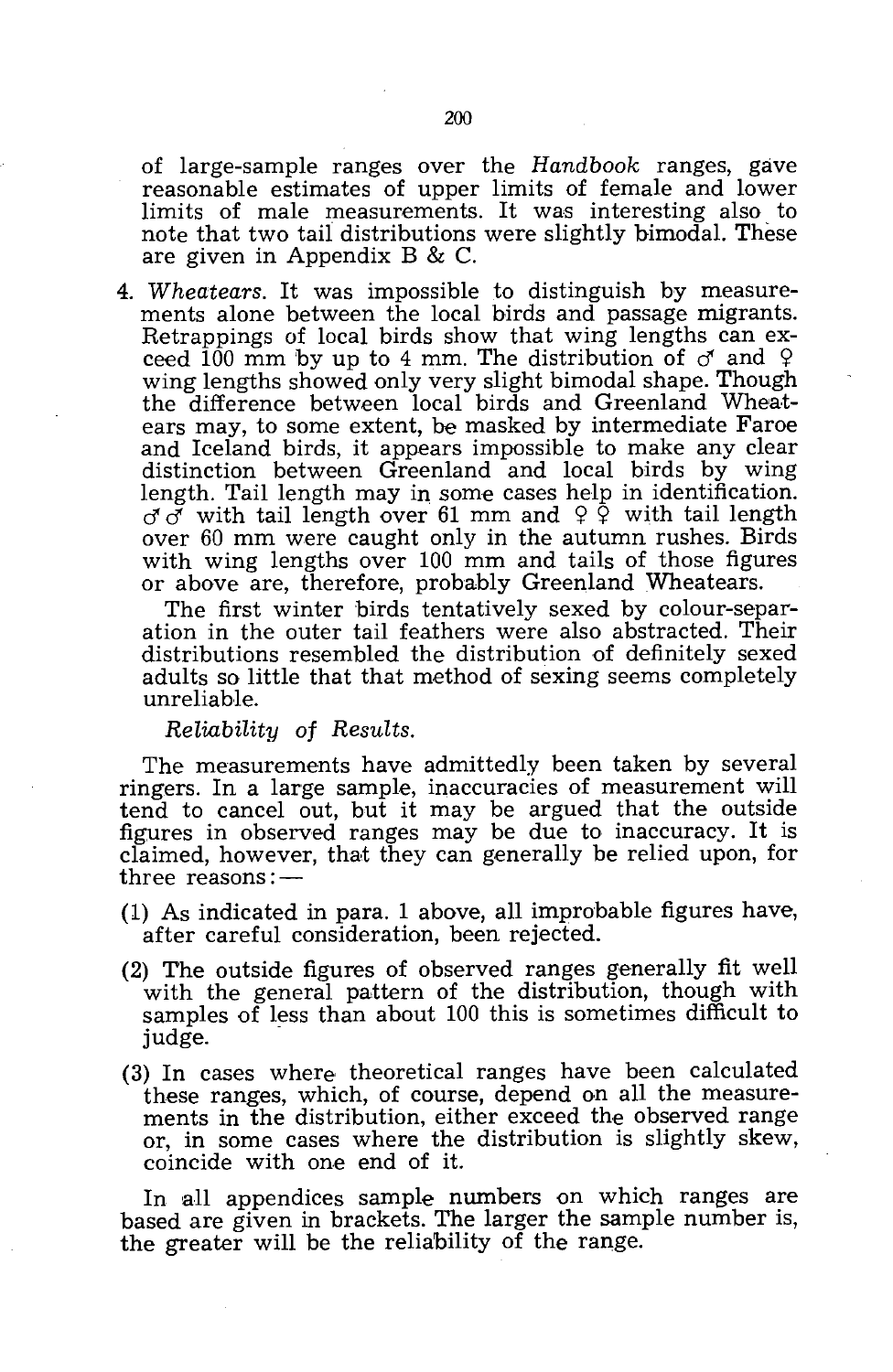# APPENDIX A.

Comparison of small-range observations with Handbook ranges.

| <b>SPECIES</b>     |                  | Wing                                                        | Bill                               | Tarsus                                           | Tail Samples           |          |
|--------------------|------------------|-------------------------------------------------------------|------------------------------------|--------------------------------------------------|------------------------|----------|
| Wryneck            | н                | $83 - 91$                                                   | $14\frac{1}{2} - 17\frac{1}{2}$    | $19 - 20$                                        | $61 - 71$              | 12       |
|                    | F                | $85 - 95$                                                   | $14 - 17$                          | $17 - 22$                                        | $63 - 71$              | 28       |
| Swallow            | н                | $116 - 129$                                                 | $10 - 13$                          | $10 - 13$                                        | $93 - 122$             | 44       |
|                    | F                | $116 - 137$                                                 | $8\frac{1}{2}$ - 13 $\frac{1}{2}$  | $10\frac{1}{2}$ - 13 <sup>1</sup> / <sub>2</sub> | $81 - 140$             | 48       |
| Grasshop- H        |                  | $59 - 67$                                                   | $12 - 14$                          | $20 - 23$                                        | $54 - 60$              | 12       |
| per Warbler F      |                  | $59\frac{1}{2} - 65$                                        | $12 - 15$                          | $19\frac{1}{2} - 23$                             | $49 - 60$              | 10       |
| Reed               | н                | $62 - 70$                                                   | $15 - 17$                          | $23 - 24$                                        | $49 - 55$              | 12       |
| Warbler            | F                | $62 - 71$                                                   | $13 - 18$                          | $21 - 25\frac{1}{2}$                             | $44 - 55$              | 17       |
| Icterine           | н                | 72 - 81                                                     | $12 - 15$                          | $18 - 21$                                        | $52 - 56$              | 12       |
| Warbler            | F                | $74 - 79\frac{1}{2}$                                        | $13\frac{1}{2} - 17$               | $19 - 27$                                        | $47 - 55$              | 17       |
| Yellow-brn. H      | F                | $52 - 60$                                                   | $9\frac{1}{2}$ - 11                | $17 - 18\frac{1}{2}$                             | $38 - 44$              | 12       |
| Warbler            |                  | $51\frac{1}{2}$ 58                                          | $10 - 12\frac{1}{2}$               | $17 - 20$                                        | $35 - 42\frac{1}{2}$   | 15       |
| Lapland<br>Bunting | н<br>н<br>F<br>F | $88 - 96\sigma$<br>$83 - 939$<br>$90 - 100 \AA$<br>85 - 969 | $10 - 11\frac{1}{2}$<br>$11' - 15$ | $19 - 23$<br>$20 - 24$                           | $61 - 67$<br>$60 - 70$ | 12<br>24 |

 $H=Handbook$  figures.  $F=$ Fair Isle figures.

Note: In some cases Fair Isle samples of bill, tarsus and tail are less than is stated because in the early days of the Observatory only wings were measured.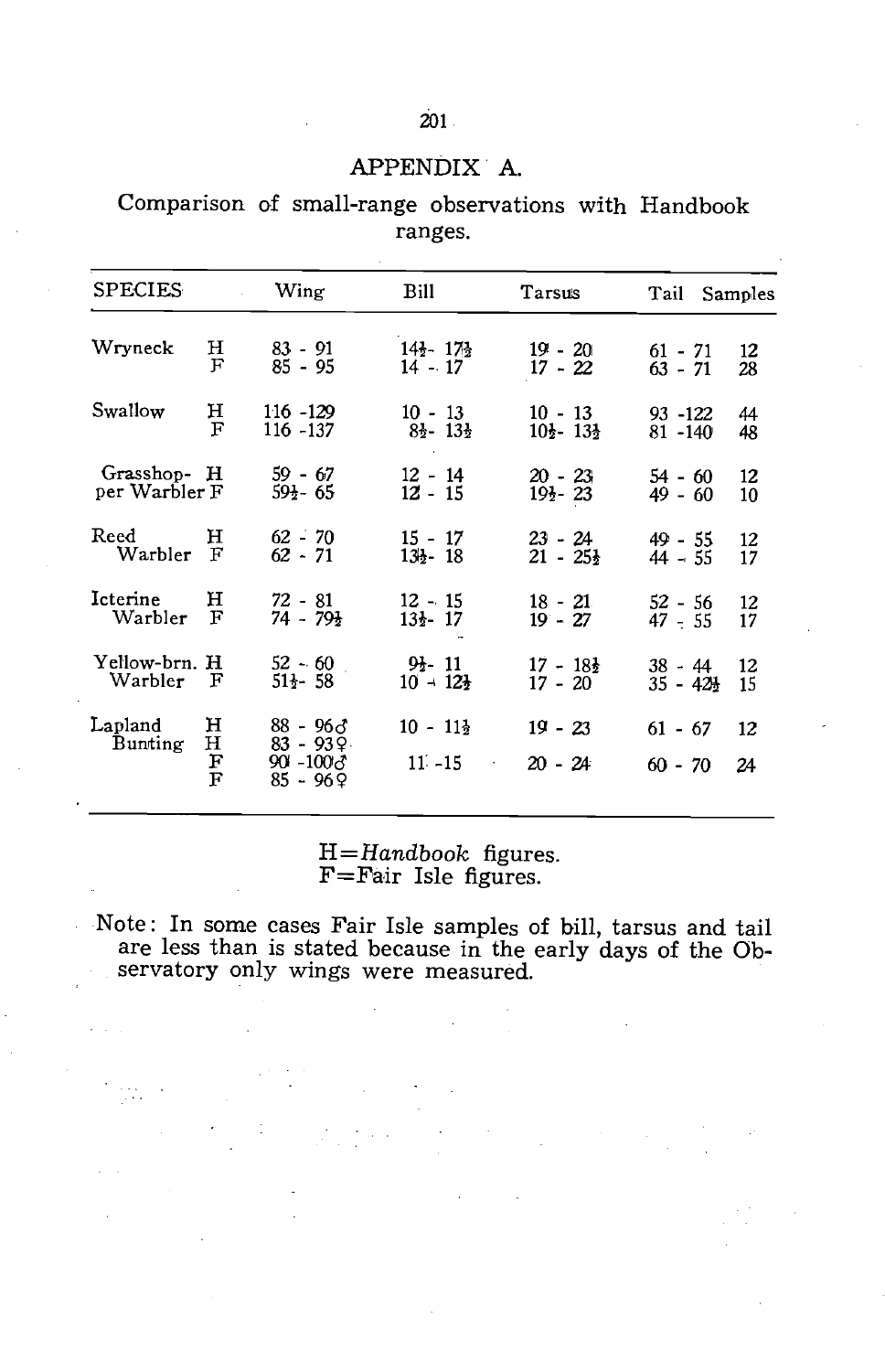#### 202

#### APPENDIX B.

#### Observed ranges only.

| <b>SPECIES</b>               | Male                     | Wing<br>Female                     | B <sub>111</sub>                                       | Tarsus<br>a.                   | Tail                               |
|------------------------------|--------------------------|------------------------------------|--------------------------------------------------------|--------------------------------|------------------------------------|
| Water Rial                   |                          | $107 - 131(59)$                    | $33 - 47(74)$                                          | $35 - 47(65)$                  | $45 - 64(44)$                      |
| Ringed Plover<br>Woodcock    |                          | $125 - 137(50)$<br>$175 - 204(45)$ | $12 - 16(28)$<br>$70 - 82(32)$                         | $23 - 29(49)$<br>$31 - 41(32)$ | $55 - 66(49)$<br>$71 - 88(28)$     |
| Purple                       |                          | $119 - 136(36)$                    | $29 - 36(36)$                                          | $22 - 29(36)$                  | $55 - 65(36)$                      |
| Sandpiper                    |                          |                                    |                                                        |                                |                                    |
| Skylark                      | $108 - 119(27)$          | $96 - 108(47)^*$                   | $12 - 17(42)$                                          | $22 - 28(44)$                  | $54 - 78(40)$                      |
| Fieldfare                    | $138 - 155(39)$          | $137 - 152(34)$                    | $18\frac{1}{2} - 27$ (86)                              | $31\frac{1}{2}$ $37(83)$       | $94 - 116\frac{1}{2}(81)$          |
| Song Thrush                  |                          | $109 - 124(217)$                   | $17 - 24(192)$                                         | $30 - 36(160)$                 | $72 - 90(158)$                     |
| Wheatear                     | $91 - 109(290)$          | $90 - 108(260)$                    | $14 - 19(500)$                                         | $24\frac{1}{2} - 31$ (500)     | $350 - 66(180)$<br>$949 - 62(186)$ |
| Whinchat                     | $72 - 80\frac{1}{2}(41)$ | $71\frac{1}{2}$ - 80(68)           | $12 - 15\frac{1}{2}(133)$                              | $19 - 25(139)$                 | $40 - 51(130)$                     |
| Bluethroat                   | $70 - 82\frac{1}{2}(35)$ | $70 - 77(28)$                      | $12\frac{1}{2}$ - 18 (63)                              | $24 - 30(61)$                  | $50 - 61(55)$                      |
| SedgeWarbler                 |                          | $57 - 68(53)$                      | $11 - 16(62)$                                          | $19 - 24(63)$                  | $44 - 53(51)$                      |
| Barred<br>Warbler            |                          | $82 - 92\frac{1}{2}(70)$           | $13\frac{1}{2} - 19(69)$                               | $22\frac{1}{2}$ - 28 (57)      | $68 - 77(65)$                      |
| Lesser<br>Whitethroat        |                          | $60 - 69\frac{1}{2}(46)$           | $10 - 14(47)$                                          | $19 - 23(48)$                  | $49 - 62(45)$                      |
| Goldcrest                    | $51\frac{1}{2}$ - 59(85) | $50 - 55(108)$                     | $8\frac{1}{2}$ - 12 $\frac{1}{2}(111)$                 | $16 - 20(110)$                 | $32 - 44(168)$                     |
| Spotted<br>Flycatcher        |                          | $81 - 92(95)$                      | $12\frac{1}{2} - 17(80)$                               | $14 - 18(80)$                  | $55 - 66(80)$                      |
| Pied<br>Flycatcher           | $75 - 86(66)$            | $74 - 83\frac{1}{2}(85)$           | $9 - 14(171)$                                          | $15\frac{1}{2} - 21(212)$      | $48 - 60(123)$                     |
| Hedge<br>Sparrow             |                          | $64 - 74(102)$                     | $11\frac{1}{2}$ - 15 <sup>1</sup> / <sub>2</sub> (100) | $19 - 24\frac{1}{2}(100)$      | $53 - 60(102)$                     |
| White Wagtail                | $85 - 94(69)$            | $83 - 91\frac{1}{2}(59)$           | $12 - 17(134)$                                         | $19 - 26(134)$                 | $78 - 98(78)$                      |
| Starling                     | 126 -139(179)            | $124 - 138(105)$                   | $25 - 31(300)$                                         | $27 - 35(300)$                 | $55 - 73(179)$                     |
| Redpoll<br>C.f.rostrata      |                          | $71 - 85(84)$                      | $9 - 14\frac{1}{2}(81)$                                | $14 - 21(81)$                  | $55 - 69(67)$                      |
| Crossbill<br>L.c.curvirostra | $91 - 101(53)$           | $90 - 100(58)$                     | $15\frac{1}{2}$ - 22 (139)                             | $15 - 22(127)$                 | $51 - 62(126)$                     |
| Chaffinch                    | $84 - 96(119)$           | $76 - 87(59)$                      | $12 - 16(163)$                                         | $17 - 21(138)$                 | $55-72(147)$ **                    |
| Brambling                    | $86 - 96(55)$            | $82 - 92(44)$                      | $12 - 16(83)$                                          | $17 - 23(84)$                  | $55 - 68(85)$                      |
| Snow Bunting 101 -114(61)    |                          | $97 - 109(37)$                     | $10 - 16(83)$                                          | $19 - 25(92)$                  | $59 - 74(79)$                      |
| House<br>Sparrow             | $71 - 79(55)$            | $69 - 77(33)$                      | $11 - 16(194)$                                         | $16 - 22(190)$                 | $48 - 61(70)$                      |

\*Distribution markedly bimodal in spite of the small samples of  $\sigma$  and  $\varphi$  wings listed.

\*'\*Slightly bimodal in tails at 65 and 68.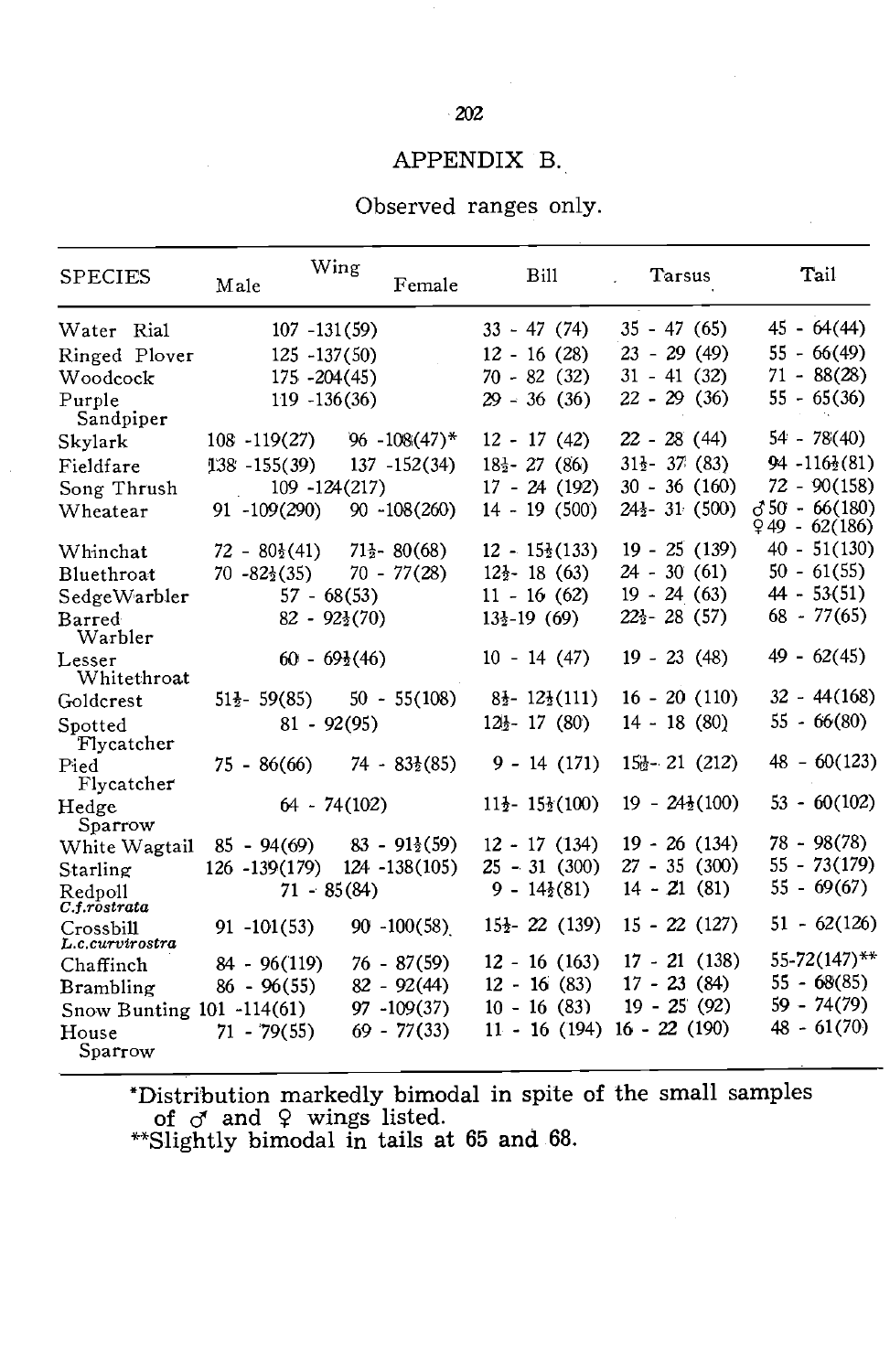#### **APPENDIX** C.

| <b>SPECIES</b>         |                   | Male                            | Wing<br>Female                                         | Bill                       | Tarsus                                | Tail                                              |
|------------------------|-------------------|---------------------------------|--------------------------------------------------------|----------------------------|---------------------------------------|---------------------------------------------------|
| Wren<br>mainly         | OR                |                                 | $43 - 53(240)$                                         | $11 - 16(173)$             | $15 - 22(199)$                        | $26 - 39(163)$                                    |
| T.t. frid              | TR                | $41\frac{1}{2} - 54$            |                                                        |                            |                                       | $24\frac{1}{2}$ 39 $\frac{1}{2}$                  |
| Redwing<br>T.i.iliacus | ΟR<br>TR          | $107\frac{1}{2} - 127$          | $109 - 127(391)$                                       | $16 - 25(787)$             | $26 - 34(787)$                        | 69 - 89(710)<br>$68\frac{1}{2}$ - $91\frac{1}{2}$ |
| Redwing<br>T.i.coburni | ΟR<br>TR          | $113 - 133$                     | $115 - 131(397)$                                       | $17 - 24(389)$             | $29 - 36(389)$                        | 78 - 93(391)<br>$75\frac{1}{2} - 95$              |
| Blackbird              | OR.<br>ТR         | 116}-137                        | 118 -141(742) 118 -137(697)                            | $21\frac{1}{2}$ - 29(462)  | $30 - 38(465)$                        | $91 - 120(212)$                                   |
| Redstart               | ΟR<br>TR          | 74 - 87(214)<br>72 - 87         | $72 - 83(219)$<br>$71 - 84$                            | $11' - 16\frac{1}{2}(400)$ | $20 - 26(400)$                        | $52 - 64(284)$<br>$50 - 65$                       |
| Robin                  | OR<br>TR.         | $64\frac{1}{2} - 79$            | $65 - 79(813)$                                         | $10 - 16(500)$             | $21 - 30(500)$                        | $50 - 66(565)$<br>49 - 66                         |
| Blackcap               | OR.<br>TR         | $66\frac{1}{2}$ $80\frac{1}{2}$ | $69 - 80(269)$                                         | $11 - 16\frac{1}{2}(192)$  | $18\frac{1}{2} - 24(209)$             | $55 - 69(202)$<br>$53 - 69\frac{1}{2}$            |
| Garden<br>warbler      | OR<br>$_{\rm TR}$ | $70 - 85$                       | $71 - 84(349)$                                         | $10 - 15(401)$             | $17 - 23(400)$                        | $48 - 63\frac{1}{2}(295)$<br>$46\frac{1}{2}$ 64   |
| White-<br>throat       | OR<br>TR          |                                 | $65 - 77(187)$<br>$62\frac{1}{2} - 77\frac{1}{2}(243)$ | $10 - 15(232)$             | $20 - 24(234)$                        | $53 - 69(196)$<br>$50\frac{1}{2} - 70\frac{1}{2}$ |
| Willow<br>warbler      | OR<br>TR.         | $63 - 72*$                      | $58 - 72(550)$<br>$58 - 69*$                           | $9 - 14(500)$              | $17 - 24(500)$                        | $39 - 57(452)$<br>$39 - 58$                       |
| Meadow<br>pipit        | OR.<br>TR         | $71\frac{1}{2} - 89\frac{1}{2}$ | 72 - 89(387)                                           | $11 - 16\frac{1}{2}(350)$  | $19 - 25(350)$                        | $52 - 70(340)$<br>$50\frac{1}{2} - 70$            |
| Tree<br>pipit          | TR<br>TR          | $81\frac{1}{2}$ 94              | $81\frac{1}{2}$ + $92\frac{1}{2}(108)$                 | $12 - 16\frac{1}{2}(88)$   | $19 - 26(76)$                         | $56 - 68(80)$                                     |
| Rock<br>pipit          | OR<br>TR          | $87 - 97*$                      | $79 - 97(389)$<br>$79 - 92*$                           | $13 - 18\frac{1}{2}(406)$  | $21 - 28(406)$                        | $56 - 76(333)$<br>$53\frac{1}{2}$ 78              |
| Twite                  | OR<br>TR          | $70 - 80(265)$<br>$70 - 81$     | $69 - 79(188)$<br>$68\frac{1}{2}$ - 79 $\frac{1}{2}$   | $7 - 12(1200)$             | $14\frac{1}{2} - 20\frac{1}{2}(1200)$ | $49 - 67(314)$<br>$49 - 67\frac{1}{2}$            |

OR=observed range. TR=theoretieaI range.

Redwing (coburni): One bird had wing/tail of 133/93, and two "giants" measured by P.D. on same day had wing/tail of 135/97 and 131/101.

Blackbird:  $\sigma$  wing distribution negatively skewed; tail distribution very fiat.

Blackcap and Whitethroat:  $\sigma$  and  $\Omega$  wings were abstracted separately, but it was found that there was no significant difference between them.

Willow warbler: Tail distribution bimodal at 47 and 51. \*estimated by extrapolation of plotted distributions,

not calculated.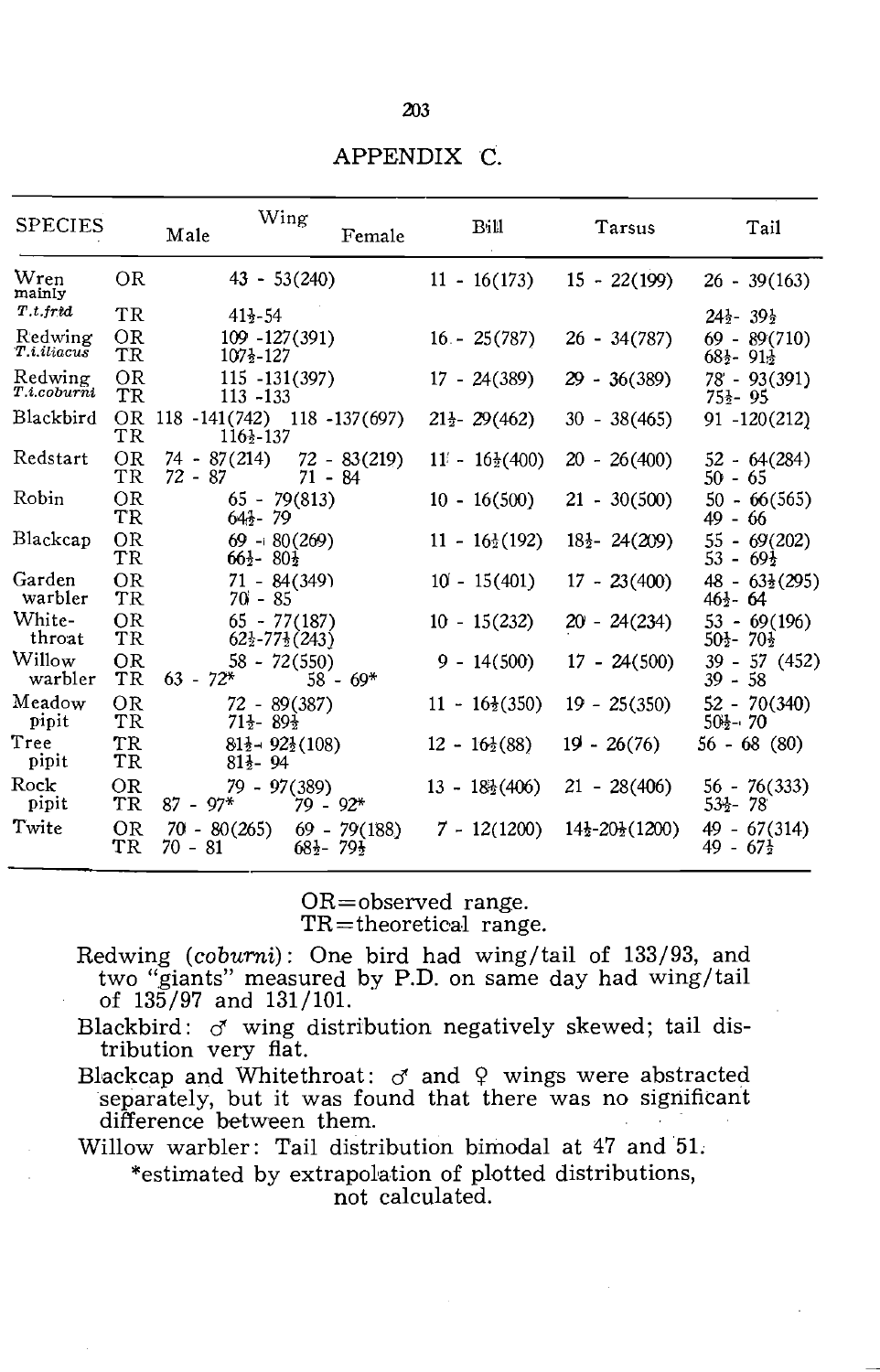# **87. Pipistrelle Bat at Fair Isle**

A Pipistrelle *(P. pipistrellus)* was found by the Stout children from Midway, clinging to a wall at Gaila on 1st June. They kept it for us in a jam-jar, and after examination we released it in the hostel garage. It had gone next morning.

There have been no records of bats at Fair Isle for many years, though Geo. Stout of Field recalls finding one or two nearly half a century ago. The Pipistrelle's normal range extends to the north of Scotland, and there had been southerly winds for some days before the occurrence.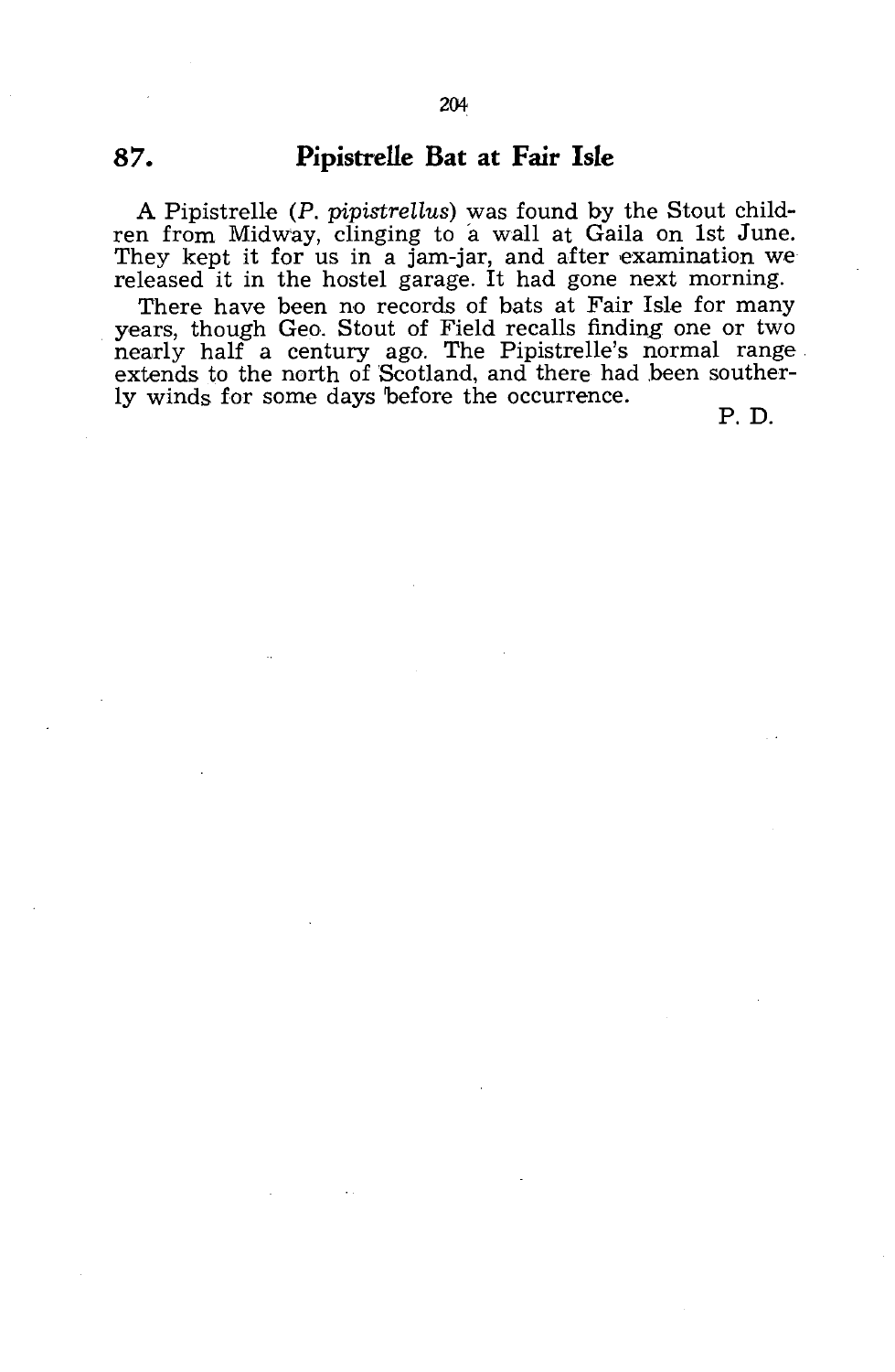# **Appendix of Scientific Names**

(excluding those given in the text).

Great Northern Diver Gavia immer. Red-throated Diver G. stellata. Slavonian Grebe Podiceps auritus. Fulmar Fulmarus glacialis.  $Shag$  Phalacrocorax aristotelis. Little Egret Egretta garzetta. Wigeon Anas penelope. Shoveler Spatula clypeata. Scaup Aythya marila.<br>Tufted Duck A. fuligula. Goldeneye Bucephala clangula. Long-tailed Duck Clangula hyemalis. Velvet Scoter Melanitta fusca. Eider Somateria mollissima. Goosander Mergus merganser. Smew M. albellus. Grey-Iag Goose Anser anser. White-fronted Goose A. albifrons. Barnacle Goose Branta leucopsis. Whooper Swan *Cygnus cygnus*.<br>Sparrowhawk *Accipiter nisus*. Peregrine Falco peregrinus. Merlin F. columbarius.<br>Kestrel F. *tinnunculus*. Water Rail Rallus aquaticus. Corncrake Crex crex. Moorhen Gallinula chlorups. Oystercatcher Haematopus ostralegus. Lapwing. Vanellus vanellus. Ringed Plover Charadrius hiaticula. Snipe Capella gallinago. Woodcock Scolopax rusticola. Whlmbrel Numenius phaeopus. Black-tailed Godwit Limosa limosa. Bar-tailed Godwit L. lapponica. Common Sandpiper Tringa hypoleucos. Redshank T. totanus. Knot Calidris canutus. Purple Sandpiper C. maritima. Dunlin *C. alpina.*<br>Sanderling *Crocethia alba.* Ruff Philomachus pugnax. Great Black-back Larus marinus. Lesser Black-back *L. fuscus.*<br>Black-headed Gull *L. ridibundus.* Common Tern Sterna hirundo. Arctic Tern S. macrura. Sandwich Tern S. sandvicensis. Razorbill Alca torda. Guillemot Uria aalge. Wood Pigeon Columba palumbus. Long-eared Owl Asio otus. Short-eared Owl A. flammeus. 'Swift Apus apus.

Skylark Alauda arvensis. Swallow Hirundo rustica. House Martin Delichon urbica. Sand Martin Riparia riparia. Raven Corvus eorax. Hooded Crow C. corone cornix. Rook C. frugilegus. Jackdaw C. monedula. Wren Troglodytes troglodytes. Mistle Thrush Turdus viscivorus. Fieldfare T. pilaris. Song Thrush T. philomelus. Redwing T. iliacus. Ring Ouzel T. torquatus. Blackbird T. merula. Wheatear Oenanthe oenanthe. Whinchat Saxicola rubetra. Stonechat S. torquata. Redstart Phoenicurus phoenicurus. Robin Erithacus rubecula. Grasshopper Warbler Locustella naevia. Reed Warbler *Acrocephalu<sub>s</sub> scirpaceus.*<br>Sedge Warbler *A. schoenabaenus.* Blackcap Sylvia atricapilla. Barred Warbler *S. nisoria.*<br>Garden Warbler *S. borin.* Whitethroat S. communis. Lesser Whitethroat S. curruca. Willow Warbler Phylloscopus trochilus. Chiffchaff P. collybita. Yellow-browed Warbler P. inornatus. Goldcrest Regulus regulus. Spotted Flycatcher Muscicapa striata. Pied Flycatcher M. hypoleuca. Hedge Sparrow Prunella modularis. Meadow Pipit Anthus pratensis. Tree Pipit A. trivialis. Rock Pipit A. spinoletta. Pied/White Wagtail Motacilla alba. Grey Wagtail M. cinerea. Yellow Wagtail M. flava flavissima. Starling Sturnus vulgaris. Greenfinch Chloris chloris. Siskin Carduelis spinus. Twite C. flavirostris. Redpoll C. flammea. Crossbill Loxia curvirostra. Chaffinch Fringilla coelebs. Brambling F. montifringilla. Corn Bunting Emberiza calandra. Reed Bunting E. schoeniclus. Snow Bunting Plectrophenax nivalis. House Sparrow Passer domesticus. Tree Sparrow P. montanus.